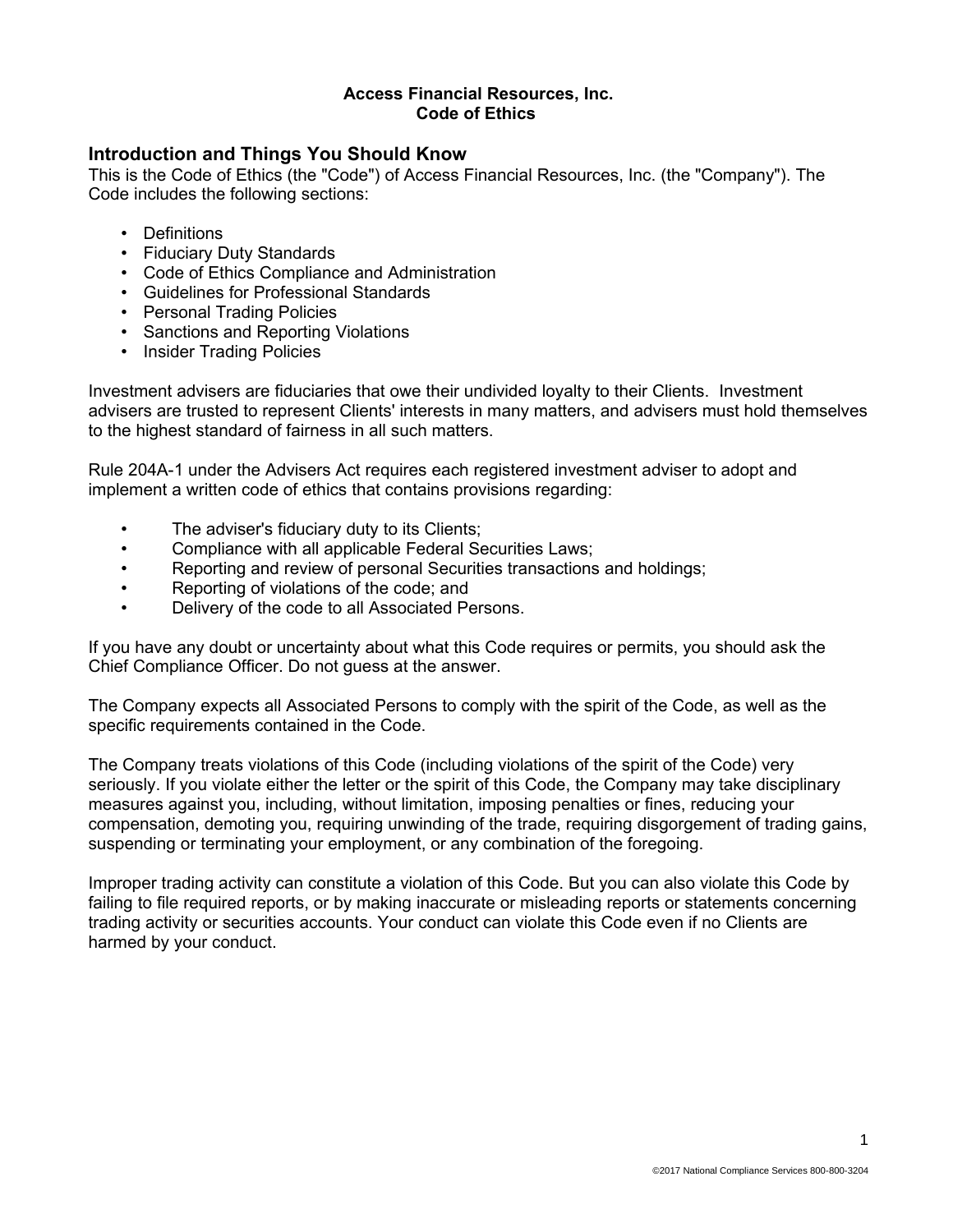## **Definitions**

These terms have special meanings as used in this Code of Ethics:

*Access Person* - An "Access Person" is a Supervised Person who has access to nonpublic information regarding any Client's purchase or sale of securities, is involved in making securities recommendations to Clients, or has access to such recommendations that are nonpublic. All of the Company's directors, officers, and partners are presumed to be Access Persons. The Company considers all of its employees Access Persons. Therefore, all employees are subject to the requirements of this Code of Ethics.

*Client* - Any person for whom, or entity for which, the Company serves as an investment adviser, renders investment advice, or makes any investment decisions for compensation is considered to be a client.

*Associated Person* - For purposes of this Code, all Supervised Persons and Access Persons are collectively referred to as 'Associated Persons'.

*Beneficial Ownership* - Means any opportunity, directly or indirectly, to profit or share in the profit from any transaction in securities, including those owned by members of an Access Person's immediate family living in the Access Person's household, as defined below.

*Chief Compliance Officer* - Means Troy E. Jones, or another person that has been designated to perform the functions of Chief Compliance Officer when the named Chief Compliance Officer is not available. For purposes of reviewing the Chief Compliance Officer's own transactions and reports under this Code, the functions of the Chief Compliance Officer are performed by another qualified individual, and shall be clearly denoted in the Company's compliance files.

*Covered Account* - Means any account in which an Access Person has any direct or indirect Beneficial Ownership.

*Members of the Family/Household* - "Members of the Family/Household" include:

- A spouse or domestic partner (unless they do not live in the same household as the Access Person and the Access Person does not contribute in any way to their support);
- Children under the age of 18:
- Children who are 18 or older (unless they do not live in the same household as the Access Person and the Access Person does not contribute in any way to their support); and
- Any of the people who live in the Access Person's household including: stepchildren, grandchildren, parents, stepparents, grandparents, brothers, sisters, in-laws, and adoptive relationships.

*Security or Securities* - Means anything that is considered a "security" under the Investment Advisers Act of 1940. This is a very broad definition of security. It includes most kinds of investment instruments, including things that one might not ordinarily think of as "securities," such as:

- exchange traded funds;
- options on securities, on indexes and on currencies;
- investments in all kinds of limited partnerships;
- investments in foreign unit trusts and foreign mutual funds; and
- investments in private investment funds and hedge funds.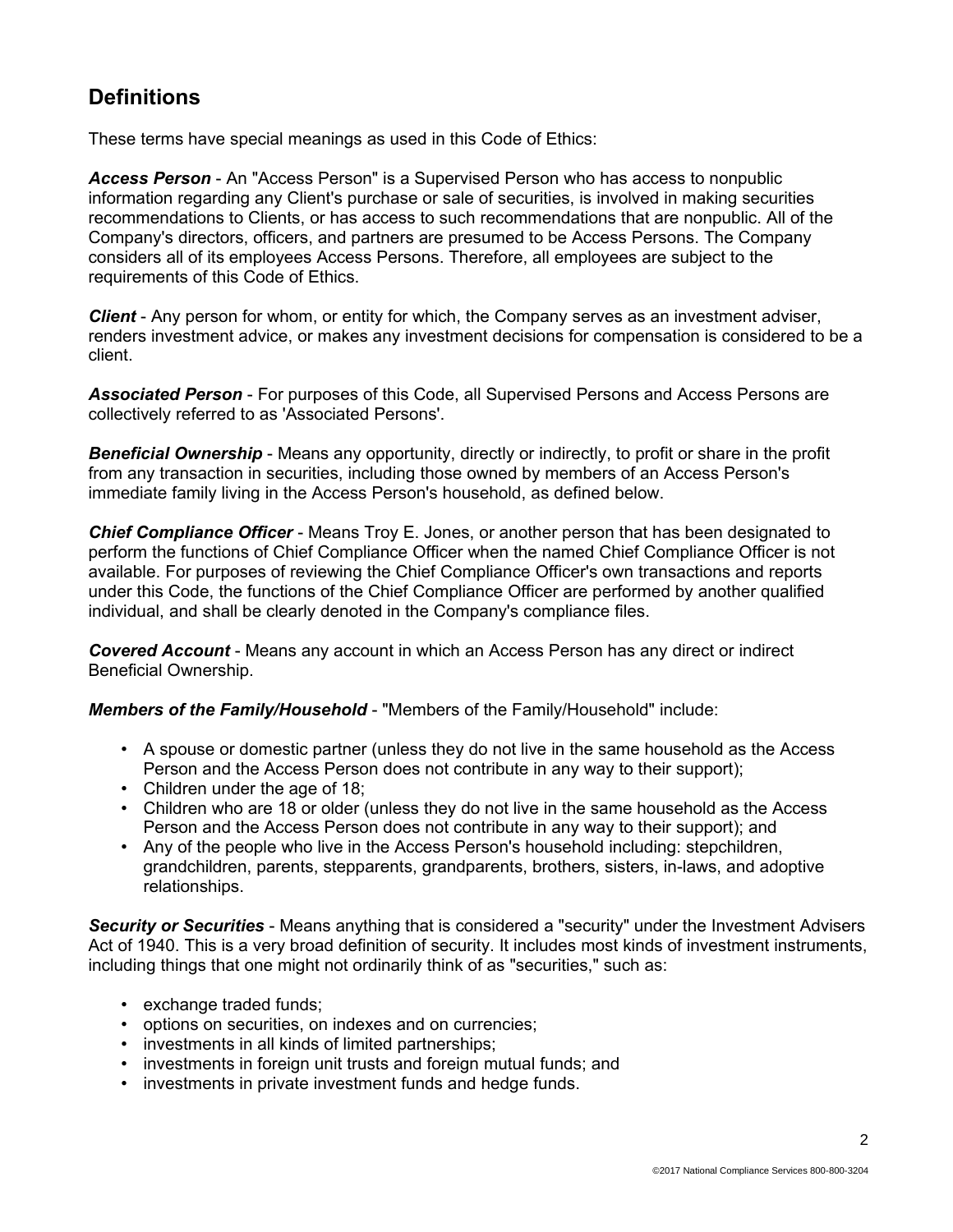If there is any question or doubt about whether an investment is considered a security or a Reportable Security under this Code, ask the Chief Compliance Officer.

*Private Placement* - Also known as a "Limited Offering." An offering that is exempt from registration pursuant to sections 4(2) or 4(6) of the Securities Act, or pursuant to Rules 504, 505, or 506 of Regulation D.

*Reportable Securities* - Means all Securities, except Non-Reportable Securities, in which an Access Person has Beneficial Ownership.

*Supervised Person* - A "Supervised Person" is any partner, officer, director (or other person occupying a similar status or performing similar functions), or employee of an investment adviser, or other person who provides investment advice on behalf of the investment adviser and is subject to the supervision and control of the investment adviser. This may also include all temporary workers, consultants, independent contractors, and anyone else designated by the Chief Compliance Officer. For purposes of the Code, such 'outside individuals' will generally only be included in the definition of a supervised person, if their duties include access to certain types of information, which would put them in a position of sufficient knowledge to necessitate their inclusion under the Code. The Chief Compliance Officer shall make the final determination as to which of these are considered supervised persons.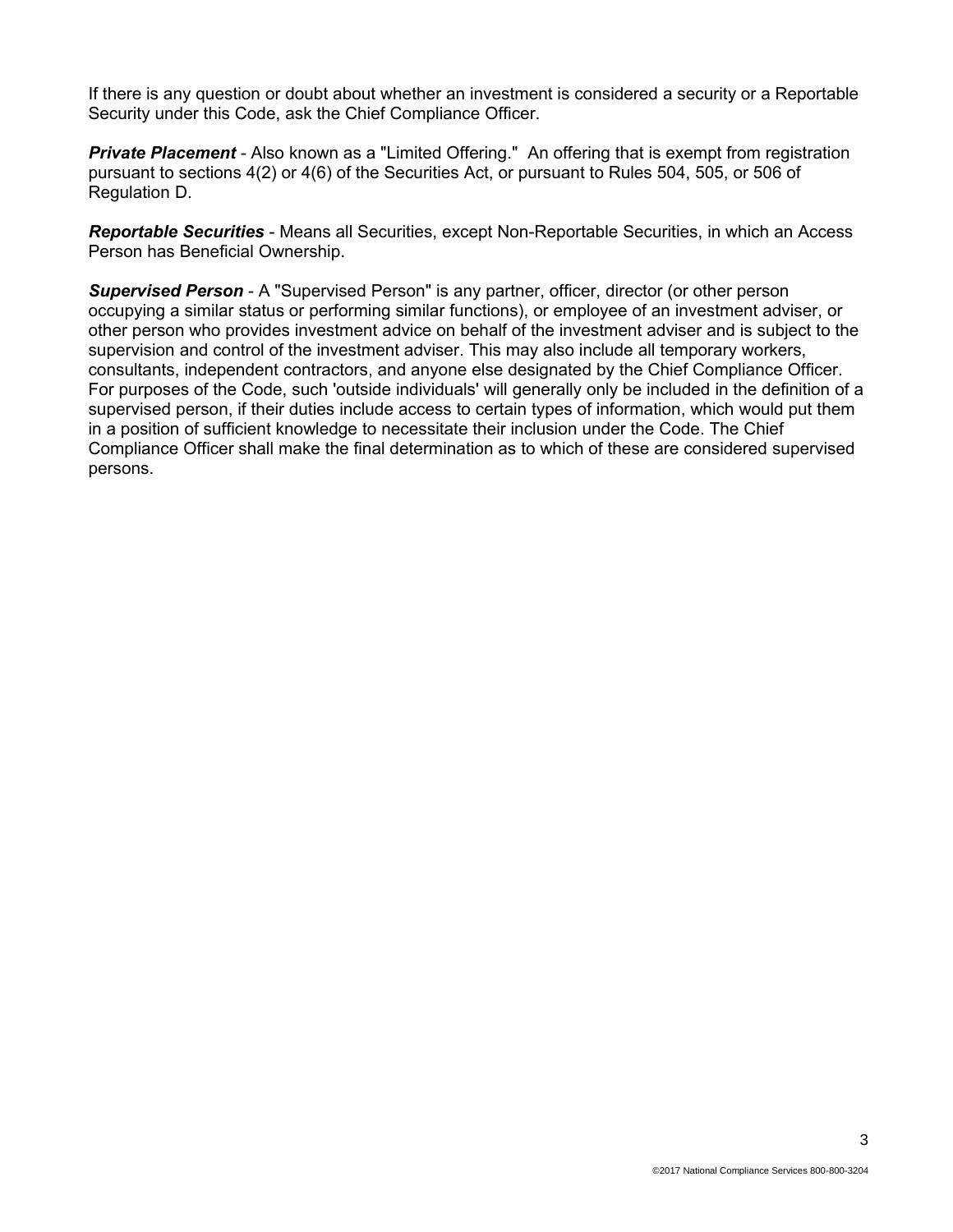## **Fiduciary Duty Standards**

This Code of Ethics is based on the principle that the Company has a fiduciary duty to place the interests of Clients ahead of the Company's interests. The Company must avoid activities, interests, and relationships that might interfere with making decisions in the best interests of the Company's Clients.

All Associated Persons will act with competence, dignity, integrity, and in an ethical manner, when dealing with Clients, the public, prospects, third-party service providers and fellow Associated Persons.

We expect all Associated Persons to adhere to the highest standards with respect to any *potential* conflicts of interest with Clients. As a fiduciary, the Company must act in its Clients' best interests. Neither the Company nor any Associated Person should ever benefit at the expense of any Client. Notify the CCO promptly if you become aware of any practice that creates, or gives the appearance of, a *material* conflict of interest.

### **Guidelines for Professional Standards**

- At all times, all Associated Persons must comply with applicable federal securities laws and must reflect the professional standards expected of those engaged in the investment advisory business, and they shall act within the spirit and the letter of the federal, state, and local laws and regulations pertaining to investment advisers and the general conduct of business. These standards require all personnel to be judicious, accurate, objective, and reasonable in dealing with both Clients and other parties so that his or her personal integrity is unquestionable.
- All Associated Persons are required to report any violation of the Code, by any person, to the CCO or other appropriate persons of the Company promptly. Such reports will be held in confidence.
- Associated Persons must place the interests of Clients first. All Associated Persons must scrupulously avoid serving his or her own personal interests ahead of the interests of the Company's Clients. In addition, Associated Persons must work diligently to ensure that no Client is preferred over any other Client.
- Associated Persons must use good judgment in identifying and responding appropriately to actual or apparent conflicts. Conflicts of interest that involve the Company and/or its Associated Persons on one hand and Clients, on the other hand, will generally be fully disclosed and/or resolved in a way that favors the interests of the Clients over the interests of the Company and its Associated Persons. If an Associated Person believes that a conflict of interest has not been identified or appropriately addressed, that Associated Person should promptly bring the issue to the CCO's attention.
- All Associated Persons are naturally prohibited from engaging in any practice that defrauds or misleads any Client, or from engaging in any manipulative or deceitful practice with respect to Clients or securities.
- No Associated Person may serve on the board of directors of any publicly traded company without prior written permission from the CCO.
- Associated Persons will not cause or attempt to cause any Client to purchase, sell, or hold any security in a manner calculated to create any personal benefit, or on behalf of the Company.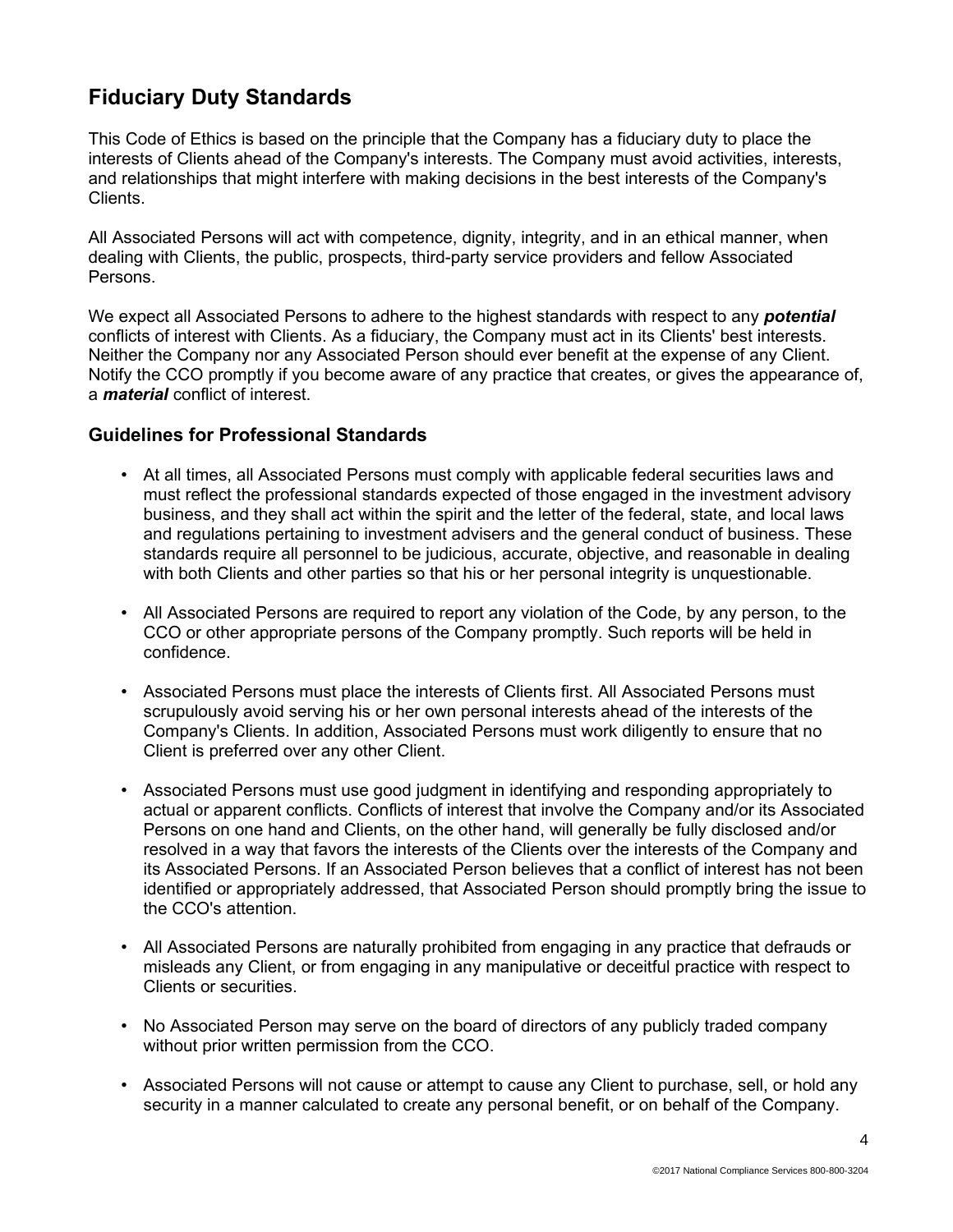- Associated Persons must use reasonable care and exercise independent professional judgment when conducting investment analysis, making investment recommendations, trading, promoting the Company's services, and engaging in other professional activities.
- Associated Persons must conduct all personal securities transactions in full compliance with this Code. Doubtful situations should be resolved in favor of Clients and in cooperation with the CCO. Technical compliance with the Code's provisions shall not automatically insulate from scrutiny any securities transactions or actions that could indicate a violation of the Company's fiduciary duties.
- Personal transactions in securities by Access Persons must be transacted to avoid even the appearance of a conflict of interest on the part of such personnel with the interests of the Company's Clients. Likewise, Associated Persons must avoid actions or activities that allow (or appear to allow) a person to profit or benefit from his or her position with the Company at the expense of Clients, or that otherwise bring into question the person's judgment.
- Associated Persons are subject to Insider Trading Policies adopted by the Company to detect and prevent the misuse of material nonpublic information.
- No Associated Person shall communicate information known to be false to others (including but not limited to Clients, prospective Clients, and other Associated Persons) with the intention of manipulating financial markets for personal gain.
- Associated Persons are prohibited from accepting compensation for services from outside sources without the specific prior written permission of the CCO.
- When any Associated Person faces a conflict or potential conflict between his or her personal interest and the interests of Clients, he or she is required to immediately report the conflict to the CCO for instructions regarding how to proceed.
- Associated Persons must treat recommendations and actions of the Company as confidential and private matters. Accordingly, we have adopted a Privacy Policy to prohibit the transmission, distribution, or communication of any information regarding securities transactions in Client accounts or other nonpublic information, except to broker-dealers, other bona fide service providers, or regulators in the ordinary course of business. In addition, no information obtained during the course of employment regarding particular securities (including internal reports and recommendations) may be transmitted, distributed, or communicated to anyone who is not affiliated with the Company, without the prior written approval of the CCO.
- No Associated Person shall intentionally sell to or purchase from a Client any security or other property without prior written authorization from the CCO.
- No Associated Person shall provide loans or receive loans from Clients*.*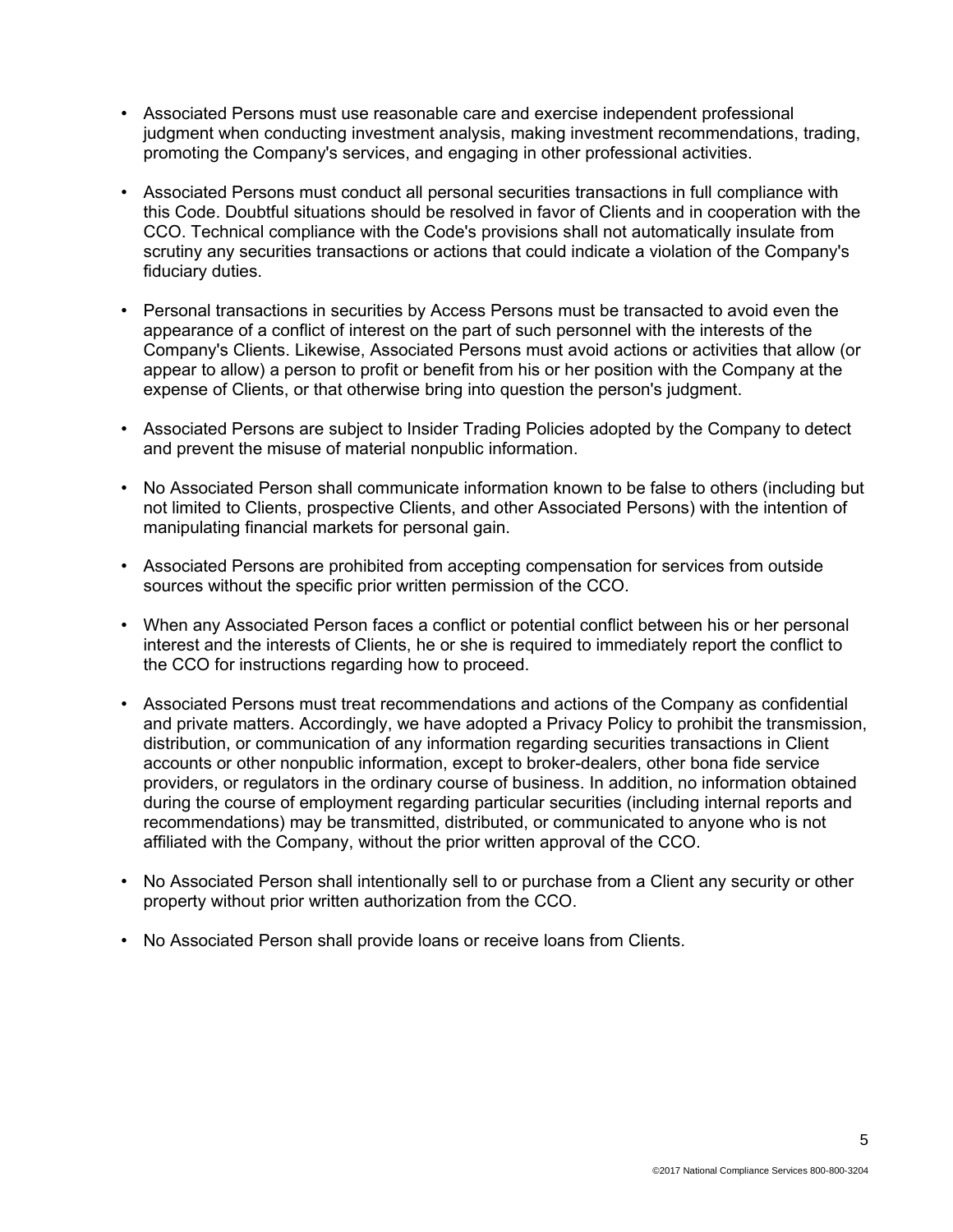## **Code of Ethics Compliance and Administration**

The CCO administers the Code of Ethics. All questions regarding the Code should be directed to the CCO. You must cooperate to the fullest extent reasonably requested by the CCO to enable:

- (i) the Company to comply with all applicable Federal Securities Laws and
- (ii) the CCO to discharge duties under the Code of Ethics.

There are three Reporting Forms that an Access Person must complete under this Code. Additional information on, and copies of, these Reporting Forms is included below. You can also get copies of the Reporting Forms on the compliance website by logging into your NCS account. Contact the CCO if you cannot log into the website.

Nothing herein shall prohibit or impede in any way an Associated Person or former Associated Person from reporting a possible securities law violation directly to the SEC or other regulatory authority. In addition, the Company will not retaliate in any way against an Associated Person or former Associated Person for providing information relating to a possible securities law violation to the SEC or other regulatory authority.

The Company's management and CCO will review the terms and provisions of this Code at least annually and make amendments as necessary to ensure it remains appropriately aligned with the Company's advisory business. Any amendments will be distributed to all Associated Persons of the Company, and the Company shall require each Associated Person to provide in writing an acknowledgement of their receipt, understanding and acceptance of the change(s).

Associated Persons are generally expected to discuss any perceived risks or concerns about the Company's business practices with their direct supervisor. However, if an Associated Person is uncomfortable discussing an issue with their supervisor, or if they believe that an issue has not been appropriately addressed, the Associated Person should bring the matter to the CCO's attention, or if the supervisor is the CCO, then to the attention of a senior officer of the firm.

The Company will distribute the Company's Code of Ethics to each Associated Person upon the commencement of employment or engagement and upon any amendment to the Code of Ethics.

All Associated Persons must acknowledge that they have received, read, understand, and agree to comply with the Company's Code of Ethics by completing the Agreement to Abide by Code of Ethics upon commencement of employment or engagement with the Company. All Associated Persons will be required to acknowledge in writing receipt of any amendments made to this Code of Ethics.

The Company will describe its Code of Ethics in Part 2A of Form ADV and, upon request, furnish Clients with a copy of the Code of Ethics. All Client requests for the Company's Code of Ethics should be directed to the CCO.

The CCO will maintain a copy of this Code of Ethics in the Company's files.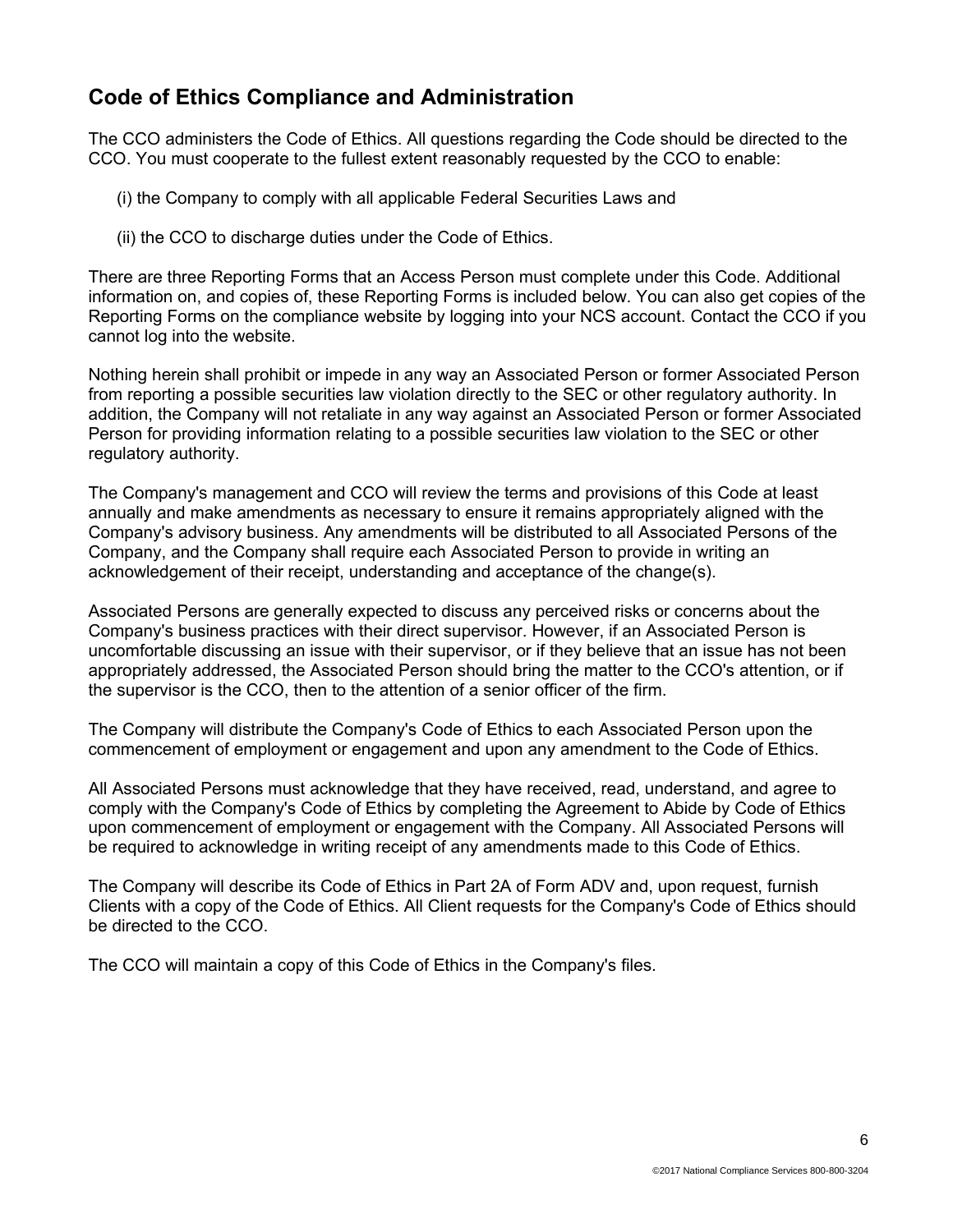## **Personal Trading Policies**

### **Personal Securities Transactions**

Personal trading activity conducted by the Company's Access Persons should be executed in a manner consistent with our fiduciary obligations to our Clients: trades should avoid actual improprieties, as well as the appearance of impropriety. Access Person trades should not involve trading activity so excessive as to conflict with one's ability to fulfill daily job responsibilities or to otherwise violate anti-manipulative or insider trading regulations.

### **Accounts Covered by the Code**

The Company's Code of Ethics applies to all Reportable Securities and Accounts over which Access Persons have any Beneficial Interest, which typically includes securities held by immediate family members sharing the same household. Immediate family members include children, step-children, grandchildren, parents, step-parents, grandparents, spouses, domestic partners, siblings, parents-inlaw, and children-in-law, as well as adoptive relationships that meet the above criteria.

The Company considers all of its employees to be Access Persons.

It may be possible for Access Persons to exclude accounts held personally or by immediate family members sharing the same household if the Access Person does not have any direct or indirect influence or control over the accounts. Access Persons should consult with the CCO before excluding any accounts held by immediate family members sharing the same household.

The following policies and procedures apply to all securities owned or controlled by an Access Person, and any Covered Account. Any account in question should be addressed with the CCO immediately to determine if it is considered a covered account.

Improper trading activity can constitute a violation of this Code. Nevertheless, the Code can be violated by failing to file required reports, or by making inaccurate or misleading reports or statements concerning trading activity or securities accounts. Individual conduct can violate this Code even if no Clients are harmed by such conduct.

## **Reportable Securities**

The Company requires Access Persons to provide periodic reports regarding transactions and holdings in all **"Reportable Securities," which include any Security,** *except the following, which are Non-Reportable Securities*:

- Direct obligations of the Government of the United States;
- Bankers' acceptances, bank certificates of deposit, commercial paper and high-quality shortterm debt instruments, including repurchase agreements;
- Shares issued by money market funds;
- Shares issued by open-end investment companies registered in the U.S., none of which are advised or underwritten by the Company or an affiliate;
- Interests in 529 college savings plans; and
- Shares issued by unit investment trusts that are invested exclusively in unaffiliated mutual funds.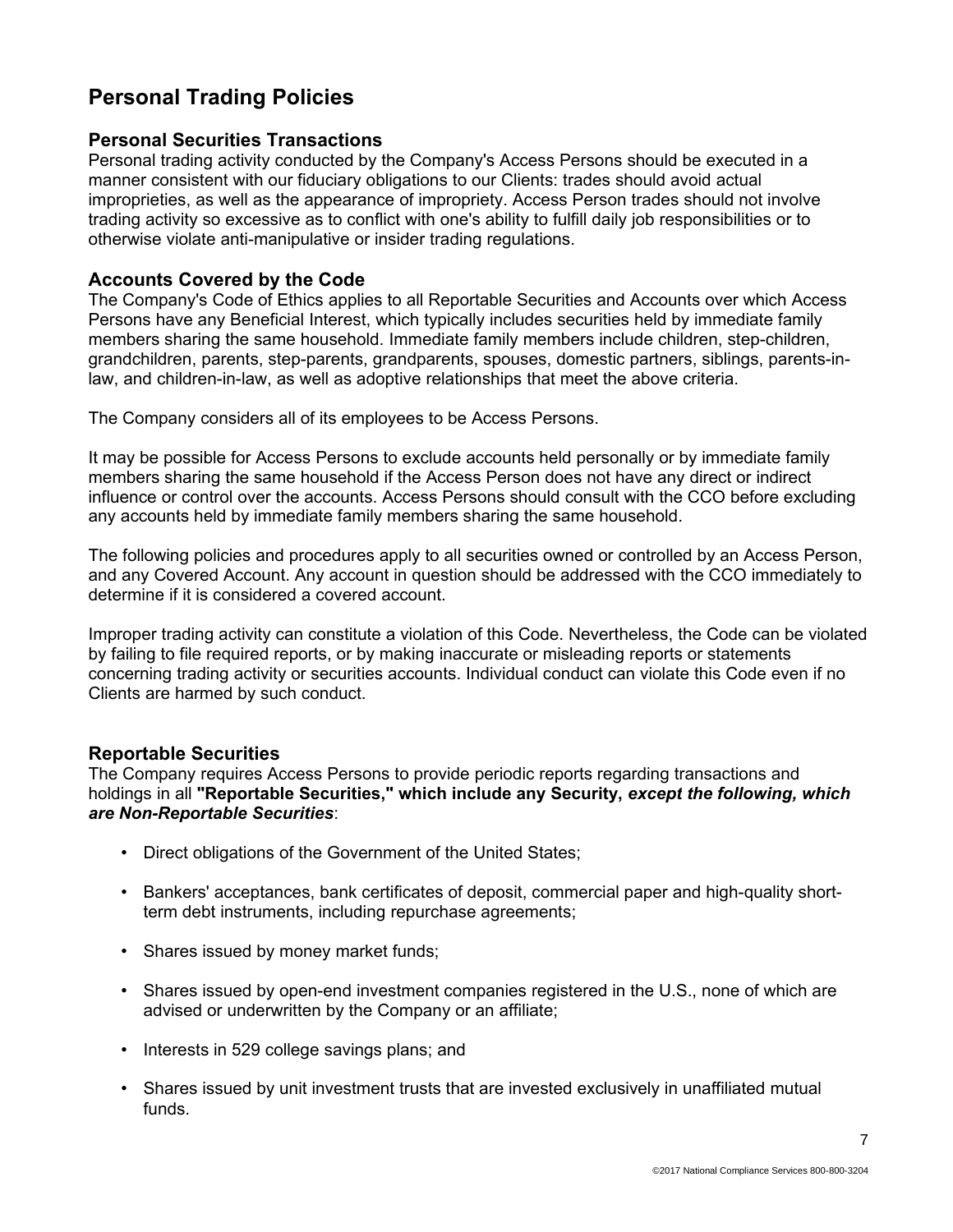Exchange-traded funds, or ETFs, are somewhat similar to open-end registered investment companies. However, *ETFs are Reportable Securities* and are subject to the reporting requirements contained in the Company's Code of Ethics.

### **Reporting Requirements**

The Company must collect information regarding the personal trading activities and holdings of all Access Persons. Access Persons must promptly report to the Company the opening of any new accounts, submit quarterly reports regarding Reportable Securities transactions, and report holdings on an annual basis.

The CCO will make all required records of personal transactions in Reportable Securities available to the required regulatory authority, promptly upon request. These include statements for all accounts for personal securities transactions.

All Access Persons must file reports as described below, even if there are no holdings, transactions, or accounts to list in the reports. Copies of the reporting forms are included at the end of the Code or the compliance website (contact the CCO if you cannot login). The Company may rely on brokerage statements to the extent such statements are made accessible to the CCO.

#### **1. List of Accounts - Initial**

Within 10 days of an individual becoming an Access Person, the Access Person must report to the Company all personal accounts and those in which they have Beneficial Interest by completing the *Initial Personal Securities Holdings Report*. This form must be completed by all new Access Persons and must include the reporting of all accounts that are permitted to hold Reportable Securities, regardless of whether or not the account(s) currently holds Reportable Securities.

*Initial Personal Securities Holdings Reports* should be signed, dated, and submitted to the CCO within 10 days of becoming an Access Person.

#### **2. List of Accounts - Annual**

Annually, Access Persons must report to the Company all personal accounts and those in which they have Beneficial Interest by completing the *Annual Personal Securities Holdings Report*. This form must be completed for all accounts that are permitted to hold Reportable Securities, regardless of whether or not the account(s) currently holds Reportable Securities.

If you do not have any accounts to report, this should be indicated on the *Annual Personal Securities Holdings Report*. *Annual Personal Securities Holdings Report* must be submitted to the CCO on or before January 31 of each year.

#### **3. List of Accounts - Upon New Account Establishment**

Access Persons must promptly report the opening or establishment of any new accounts that are permitted to hold Reportable Securities during the Access Person's affiliation with the Company, even if the Access Person does not expect that the account will hold Reportable Securities. Reports regarding newly opened accounts should be submitted to the CCO within 30 days of account establishment. The Access Person is responsible for ensuring that the Company is aware of all holdings in the account, as well as of any transactions that may have taken place in the account since the account's inception.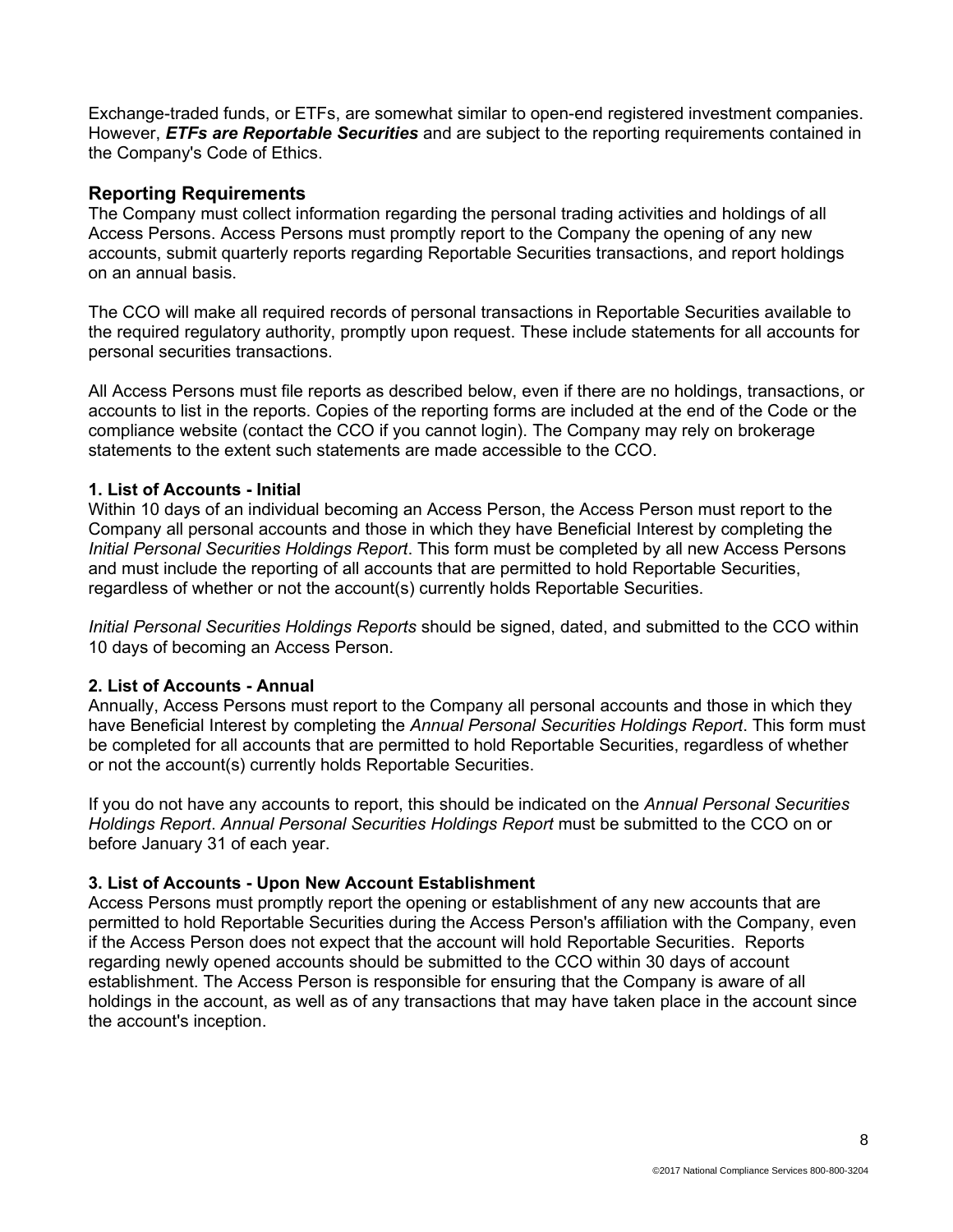#### **4. Initial Holdings Reports**

No later than 10 calendar days after an Associated Person becomes an Access Person (or within 10 days of the adoption of this Code if the Associated Person was already an Access Person at the time of its adoption), that Access Person must file an *Initial Personal Securities Holdings Report* with the CCO.

If you do not have any holdings to report, this should indicated on the Initial Personal Securities Holdings Report. The Initial Personal Securities Holdings Report must be signed, dated, and submitted to the CCO within 10 days of becoming an Access Person.

The *Initial Personal Securities Holdings Report* requires that each Access Person list all Reportable Securities on the date the Associated Person became an Access Person. It also requires each Access Person to list all brokers, dealers, and banks holding any Covered Account in which any securities are held on the date the Associated Person became an Access Person (or on the date this Code was adopted if the Associated Person was already an Access Person on such date).

Reports regarding newly opened accounts should be submitted to the CCO within 30 days of account establishment. The Access Person is responsible for ensuring that the Company is aware of all holdings in the account, as well as of any transactions that may have taken place in the account since the account's inception.

*Note:* In lieu of completing the Reportable Securities section of the *Initial Personal Securities Holdings Reports*, for accounts held with a broker-dealer, you may provide duplicate account statements dated within the required reporting period and showing the account's holdings as of that date. Any Reportable Securities not appearing on an account statement must be reported directly on the Reportable Securities section of the *Initial Personal Securities Holdings Report*.

#### **5. Annual Holdings Reports**

By January 31 of each year, each Access Person must file an *Annual Personal Securities Holdings Report* with the CCO.

The *Annual Personal Securities Holdings Report* requires the Access Person to list all Reportable Securities in which the Access Person had Beneficial Ownership as of December 31 of the previous year. It also requires the Access Person to list all brokers, dealers, and banks holding any accounts in which any securities are held, and in which such person had direct or indirect Beneficial Ownership on December 31 of the previous year. This requirement may be satisfied by instructing the custodian for these accounts to send duplicate confirmations and brokerage account statements for the Covered Accounts to the Company, c/o the CCO, provided all required information is included in the report. Alternatively, Access Persons may submit this information on the *Annual Personal Securities Holdings Report* provided by the Company. All information contained in the holding report must be current as of the date no more than 45 days prior to the date the report is submitted.

If you do not have any holdings to report, this should be indicated on the *Annual Personal Securities Holdings Report. Annual Personal Securities Holdings Reports* must be submitted to the CCO on or before January 31 of each year and the holdings reported on the form must be current as of no more than 45 days prior to the submission of such reports.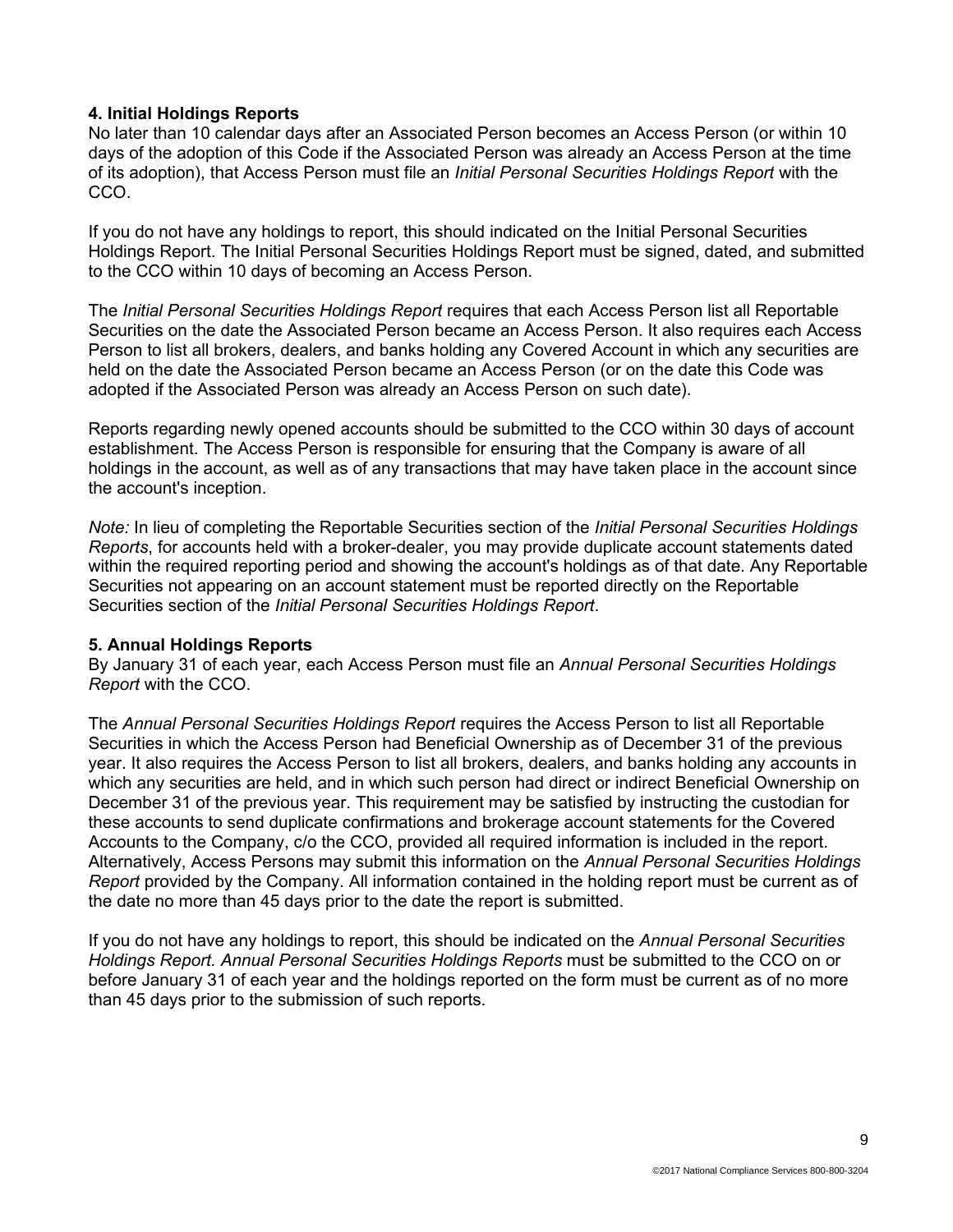*Note:* In lieu of completing the Reportable Securities section of the *Annual Personal Securities Holdings Report*, for accounts held with a broker-dealer, you may provide duplicate account statements dated within the required reporting period and showing the account's holdings as of that date. Any Reportable Securities not appearing on an account statement must be reported directly on the Reportable Securities section of the *Annual Personal Securities Holdings Report*.

### **6. Quarterly Transaction Reports**

No later than 30 calendar days after the end of March, June, September, and December, each year, each Access Person must file a *Quarterly Report of Personal Securities Transactions Report* with the CCO.

The *Quarterly Report of Personal Securities Transactions Report* requires each Access Person to list all transactions in Reportable Securities during the most recent calendar quarter in which the Access Person had Beneficial Ownership. This requirement may be satisfied by instructing the custodian for these accounts to send duplicate confirmations or brokerage account statements for the Covered Accounts, in which such transactions took place, to the Company, c/o the CCO, provided all required information is included in the report and the Company receives the confirmations or statements not later than 30 days after the close of the calendar quarter in which the transaction(s) took place. Alternatively, Access Persons may submit this information on the *Quarterly Report of Personal Securities Transactions Report* provided by the Company.

If you did not have any transactions or account openings to report, this should be indicated on the *Quarterly Report of Personal Securities Transactions Report*. Signed and dated *Quarterly Report of Personal Securities Transactions Report* or duplicate confirmations or statements must be submitted to the CCO within 30 days of the end of each calendar quarter.

## **Exceptions from Reporting Requirements**

There are limited exceptions from certain reporting requirements. Specifically, Access Persons are not required to submit:

- Quarterly reports for any transactions effected pursuant to an Automatic Investment Plan. However, any transaction that overrides the pre-set schedule or allocations of the automatic investment plan must be included in a quarterly transaction report; or
- Any reports with respect to Securities held in accounts over which the Access Person had no direct or indirect influence or control, such as a blind trust, wherein the Access Person has no knowledge of the specific management actions taken by the trustee and no right to intervene in the trustee's management.

Any investment plans or accounts for which an Access Person claims an exception based on "no direct or indirect influence or control" must be brought to the attention of the CCO who will, on a case-bycase basis, determine whether the plan or account qualifies for an exception and make record of such determination. Unless and until such exception is granted, all applicable reporting requirements shall apply.

"No direct or indirect influence or control" with respect to an account shall mean that the Access Person has:

1) no knowledge of the specific management actions taken by the trustee or third party manager,

2) no right to intervene in the management of the account by the trustee or third party manager,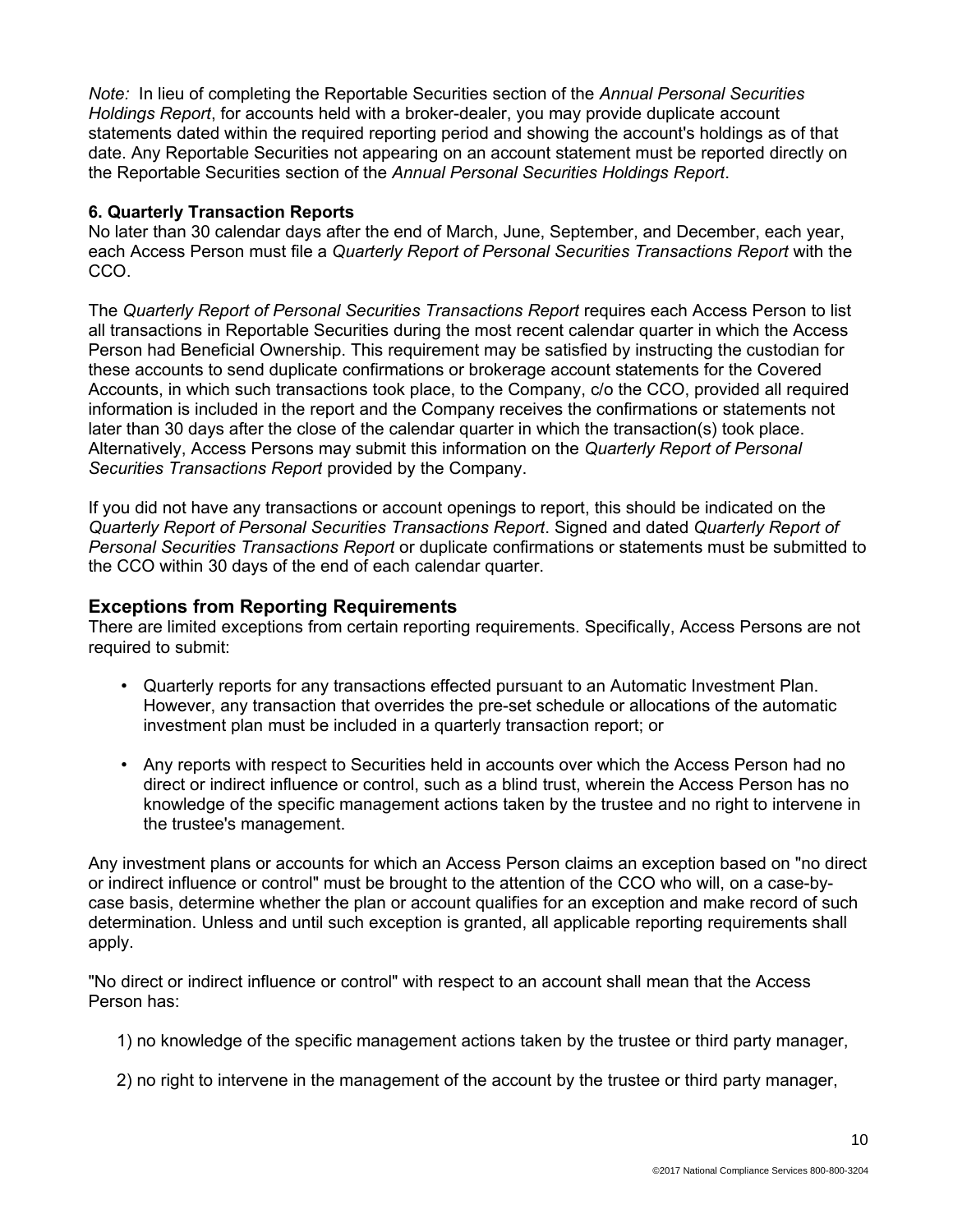3) no discussions with the trustee or third party manager concerning account holdings which could reflect control or influence, and

4) no discussions with the trustee or third party manager wherein the Access Person provides investment directions or suggestions.

In making a determination of whether or not the Access Person has direct or indirect influence or control, the CCO will ask for information about the Access Person's relationship with the party responsible for making the investment decisions regarding the account (i.e., independent professional versus friend or relative; unaffiliated versus affiliated firm).

The Company requires that all Access Persons seeking a reporting exception for an account based on "no direct or indirect influence or control" submit such a request in writing to the CCO initially when the exception is first sought, and no less than annually thereafter confirm in writing that the exception still applies.

The CCO may periodically request information or a certification from a party responsible for managing the account and may also periodically request reporting on the account to identify transactions that would have been prohibited pursuant to this Code of Ethics, absent the exception granted.

#### **Review and Recordkeeping**

The CCO, or another appropriately designated individual which will report to the CCO, shall review personal trading reports for all Access Persons no less than quarterly, and will otherwise take reasonable steps to monitor compliance with, and enforce this Code of Ethics. Evidence of the reviews shall be maintained in the Company's files. Another appropriately designated individual will review the CCO's personal securities trading reports. The personal trading reports from the Company's portfolio reporting software may be reviewed in lieu of the actual account statements.

The Company reserves the right to require the Access Person to reverse, cancel, or freeze, at the Access Person's expense, any transaction or position in a specific security if the Company believes the transaction or position violates its policies or appears improper. The Company will keep all such information confidential except as required to enforce this policy or to participate in any investigation concerning violations of applicable law.

The Company's Code of Ethics is designed to mitigate material conflicts of interest associated with Access Persons' personal trading activities. Accordingly, the CCO, or designee, monitors Access Persons' trading to detect potential issues including but not limited to:

- Trading in securities appearing on the Restricted List;
- Frequent short-term trades detrimental to their work:
- Front-Running and other trading in conflict with Client interests; and
- Trading that appears to be based on Material Nonpublic Information.

The CCO, or another appropriately designated individual which will report to the CCO, will review all reports submitted pursuant to the Code of Ethics for potential issues. The CCO's trades are reviewed by an alternate staff member to the extent one is available. Upon review, each report will be initialed and dated, and a written description of any issues noted will be documented. Personal trading that appears problematic may result in further inquiry by the CCO or other senior management.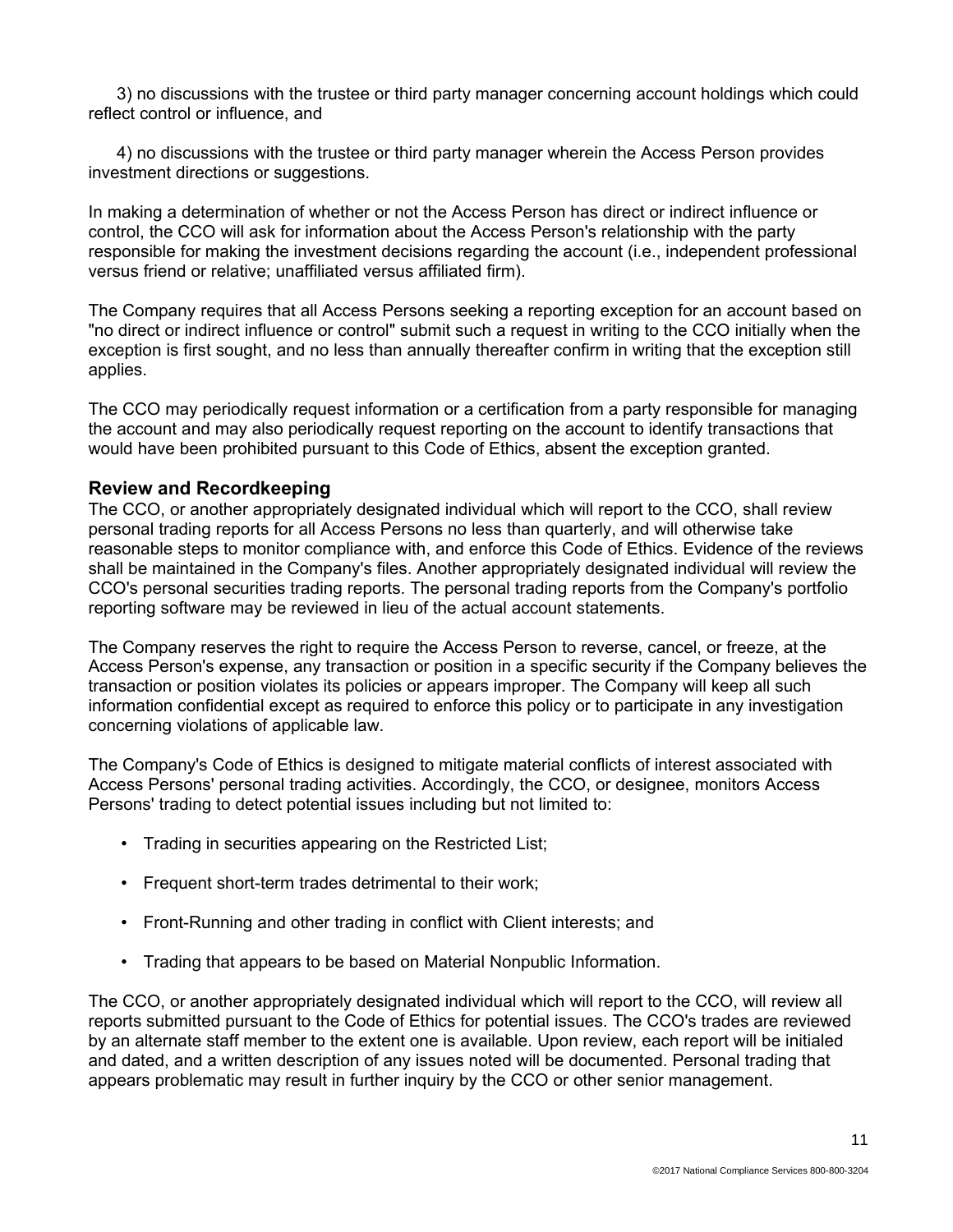### **Prohibited and Restricted Transactions**

- Access Persons may not acquire or participate in an initial public offering without first seeking written approval from the CCO.
- Any Access Person wishing to purchase or sell a security obtained through a private placement must first seek written approval by the CCO. In addition, if an Associated Person who owns a security in a private company knows that the company is about to engage in an IPO, he or she must disclose this information to the CCO.
- Participation in Investment Clubs must be approved in writing by the CCO in advance of any such participation.

### **Timing of Personal Transactions**

If the Company is purchasing/selling or considering for purchase/sale any Reportable Security on behalf of a Client Account, no Access Person with knowledge of such Company purchase/sale may effect a transaction in that Reportable Security prior to the Client purchase/sale having been completed by the Company, or until a decision has been made not to purchase/sell the Reportable Security on behalf of the Client Account and in accordance with the Company's pre-clearance policy, if any.

#### **Case-by-Case Exemptions**

Because no written policy can provide for every possible contingency, the CCO may consider granting additional exemptions from the Prohibitions on Trading on a case-by-case basis. Any request for such consideration must be submitted by the Access Person in writing to the CCO. Exceptions will only be granted in those cases in which the CCO determines that granting the request will create no actual, potential, or apparent conflict of interest.

#### **Pre-clearance**

The Company does not require pre-clearance of all Associated Persons' personal securities transactions. If, however, the CCO, or designee, determines an exception/red flag based on regular reviews of an Associated Person's personal securities transactions, the CCO may require a specific Associated Person to obtain, in advance of future transactions, pre-clearance for all such transactions. In all such cases, the CCO shall determine the beginning and ending dates for the pre-clearance requirement.

As noted above, transactions in private placements and initial public offerings are prohibited, unless pre-clearance is obtained, in advance of the transaction. Pre-clearance is obtained by first completing and signing the *Personal Securities Trading Request Form*. (A copy of the *Personal Securities Trading Request Form* is included in this Code, or a copy can be obtained from the CCO.) The *Personal Securities Trading Request Form* is then submitted to the CCO for pre-clearance. If pre-clearance is obtained, the Access Person shall act promptly taking the necessary steps to effectuate the IPO or private placement investment.

The CCO may revoke a pre-clearance any time up until the Access Person has made a firm commitment to invest. The CCO will explain to the Associated Person why pre-clearance is required and have the Associated Person sign an acknowledgment of understanding and acceptance. Records of the noted exceptions/red flags, remedial actions, and all related securities transactions will be maintained in the Company's files.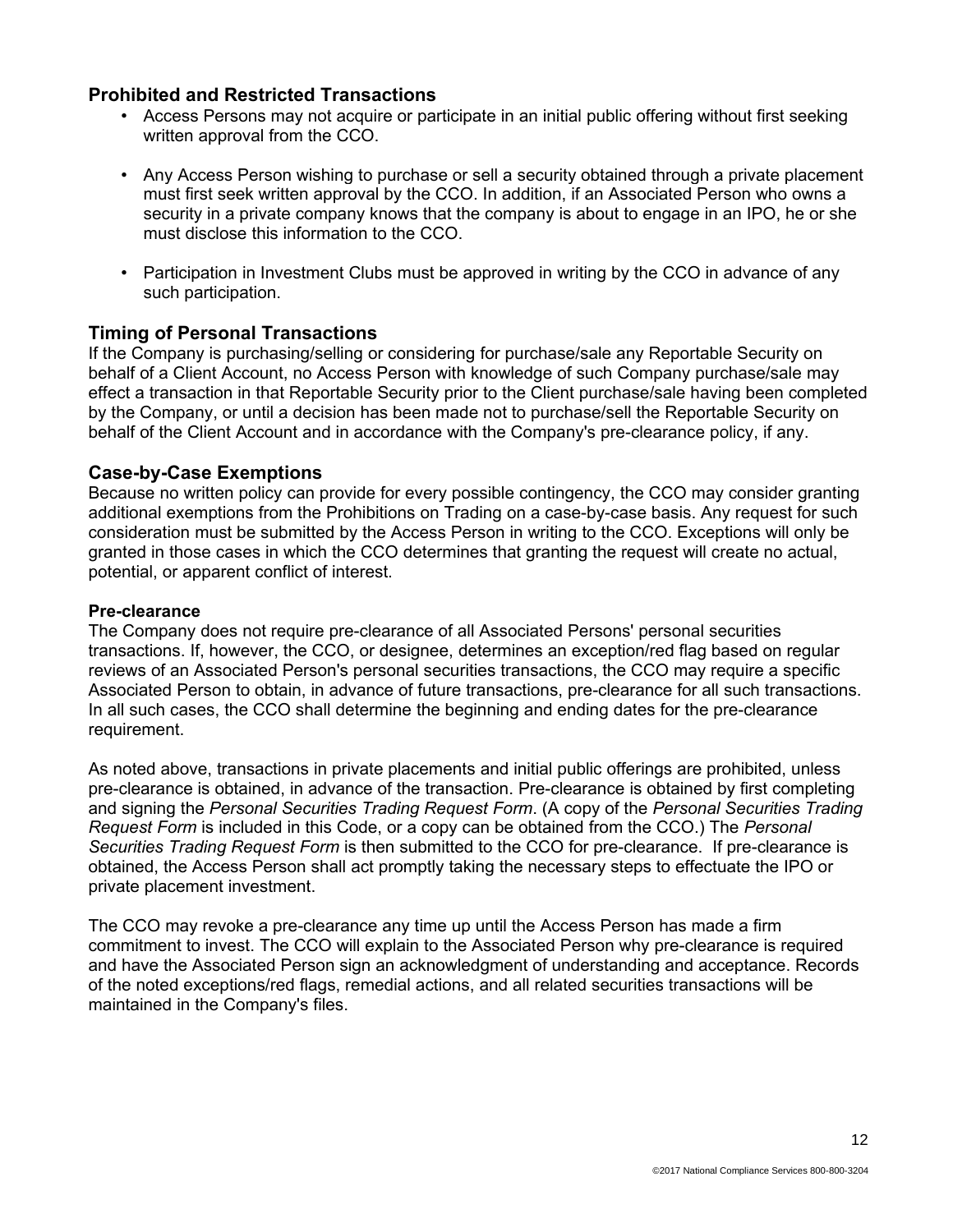## **Restricted List**

The Company has adopted a Restricted List which includes companies and issuers in whose securities Associated Persons are prohibited from trading without first receiving written clearance from the CCO. Associated Persons may use the *Personal Securities Trading Request Form* for this purpose.

When a trading request is submitted, the CCO will check the trade request against the list(s) of restricted securities maintained by the Company. The trade request then is either approved or rejected depending on how the request compares with the restricted lists.

The CCO maintains the Restricted List and will distribute the Restricted List to Associated Persons when changes occur.

Issuers are placed on the Restricted List due to one or more of the following reasons:

- The issuer is a Client, or an affiliate of a Client of the Company;
- One or more of the Company's Clients holds concentrated positions in securities of the issuer;
- The Company or one or more of its Associated Persons has inside information about the issuer;
- The CCO believes that trading in a specific company or issuer may present a conflict of interest to the Company or its Clients.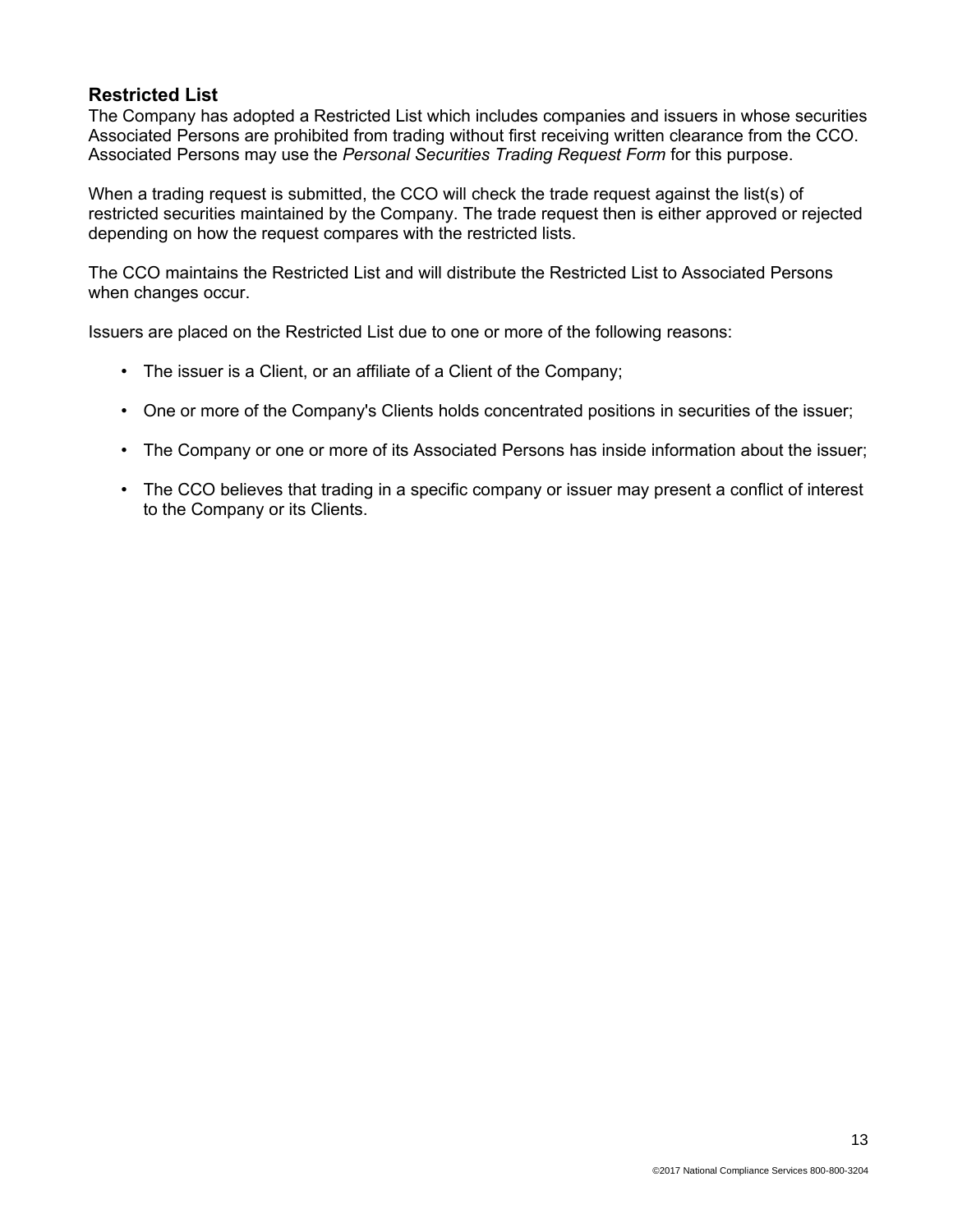## **Sanctions and Reporting Violations of the Code**

### **Disciplinary Responses**

All disciplinary responses to violations of the Code shall be administered by the CCO. Determinations regarding appropriate disciplinary responses will be administered on a case-by-case basis.

Violations of this Code of Ethics, or the other policies and procedures set forth in the Manual, may warrant sanctions including, without limitation, requiring that personal trades be reversed, requiring the disgorgement of profits or gifts, issuing a letter of caution or warning, suspending personal trading rights, imposing a fine, suspending employment (with or without compensation), making a civil referral to the SEC, making a criminal referral, terminating employment for cause, and/or a combination of the foregoing. Violations may also subject an Associated Person to civil, regulatory or criminal sanctions. No Associated Person will determine whether he or she committed a violation of the Code of Ethics, or impose any sanction against himself or herself. All sanctions and other actions taken will be in accordance with applicable employment laws and regulations.

Associated Persons must promptly report any suspected violations of the Code of Ethics to the CCO. To the extent practicable, the Company will protect the identity of an Associated Person who reports a suspected violation. However, the Company remains responsible for satisfying the regulatory reporting and other obligations that may follow the reporting of a potential violation. The CCO shall be responsible for ensuring a thorough investigation of all suspected violations of the Code and shall maintain a report of all violations. Retaliation against any Associated Person who reports a violation of the Code of Ethics is strictly prohibited and will be cause for corrective action, up to and including dismissal.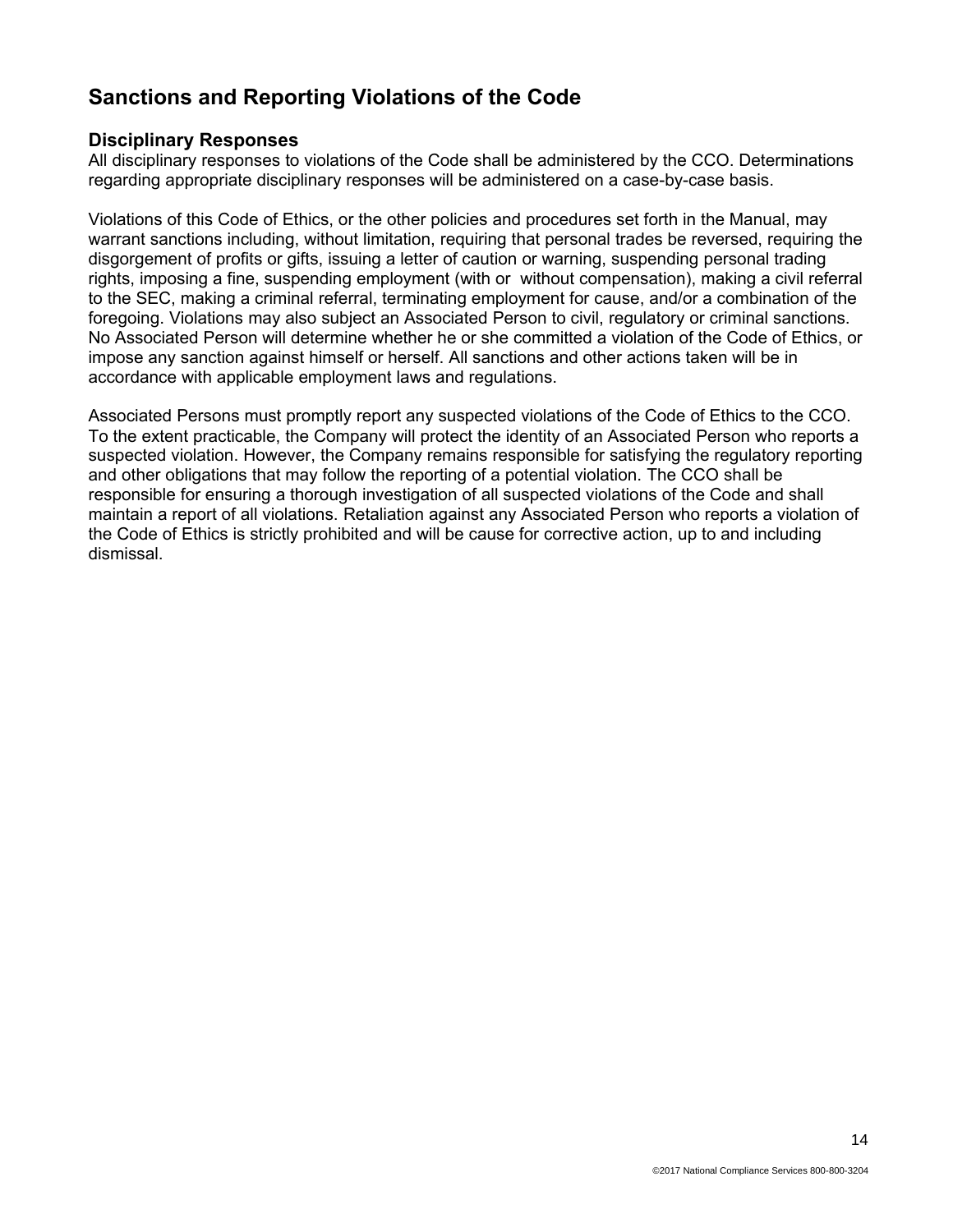## **Insider Trading Policy**

## **Background**

Section 204A of the Advisers Act requires every investment adviser to establish, maintain, and enforce written policies and procedures reasonably designed, taking into consideration the nature of such investment adviser's business, to prevent the misuse of Material Nonpublic Information by such investment adviser or any associated person. Federal Securities Laws have been interpreted to prohibit, among other things, the following activities:

- Trading by an insider while in possession of Material Nonpublic Information;
- Trading by a non-insider while in possession of Material Nonpublic Information, where the information was disclosed to the non-insider in violation of an insider's duty to keep it confidential;
- Trading by a non-insider who obtained Material Nonpublic Information through unlawful means such as computer hacking;
- Communicating Material Nonpublic Information to others in breach of a fiduciary duty; and
- Trading or tipping Material Nonpublic Information regarding an unannounced tender offer.

## **Definitions**

*Material Information.* "Material information" generally includes:

- any information that a reasonable investor would likely consider important in making his or her investment decision; or
- any information that is reasonably certain to have a substantial effect on the price of a company's securities.

Examples of material information include the following: dividend changes, earnings estimates, changes in previously released earnings estimates, significant merger or acquisition proposals or agreements, major litigation, liquidation problems and extraordinary management developments.

Information provided by a company could be material because of its expected effect on a particular class of Securities, all of a company's Securities, the Securities of another company, or the Securities of several companies. The prohibition against misusing Material Nonpublic Information applies to all types of financial instruments including, but not limited to, stocks, bonds, warrants, options, futures, forwards, swaps, commercial paper, and government-issued Securities. Material information need not relate to a company's business. For example, information about the contents of an upcoming newspaper column may affect the price of a security, and therefore be considered material.

*Nonpublic Information.* Information is "nonpublic" until it has been effectively communicated to the market and the market has had time to "absorb" the information. For example, information found in a report filed with the Securities and Exchange Commission, or appearing in Dow Jones, Reuters Economic Services, The Wall Street Journal, or other publications of general circulation would be considered public.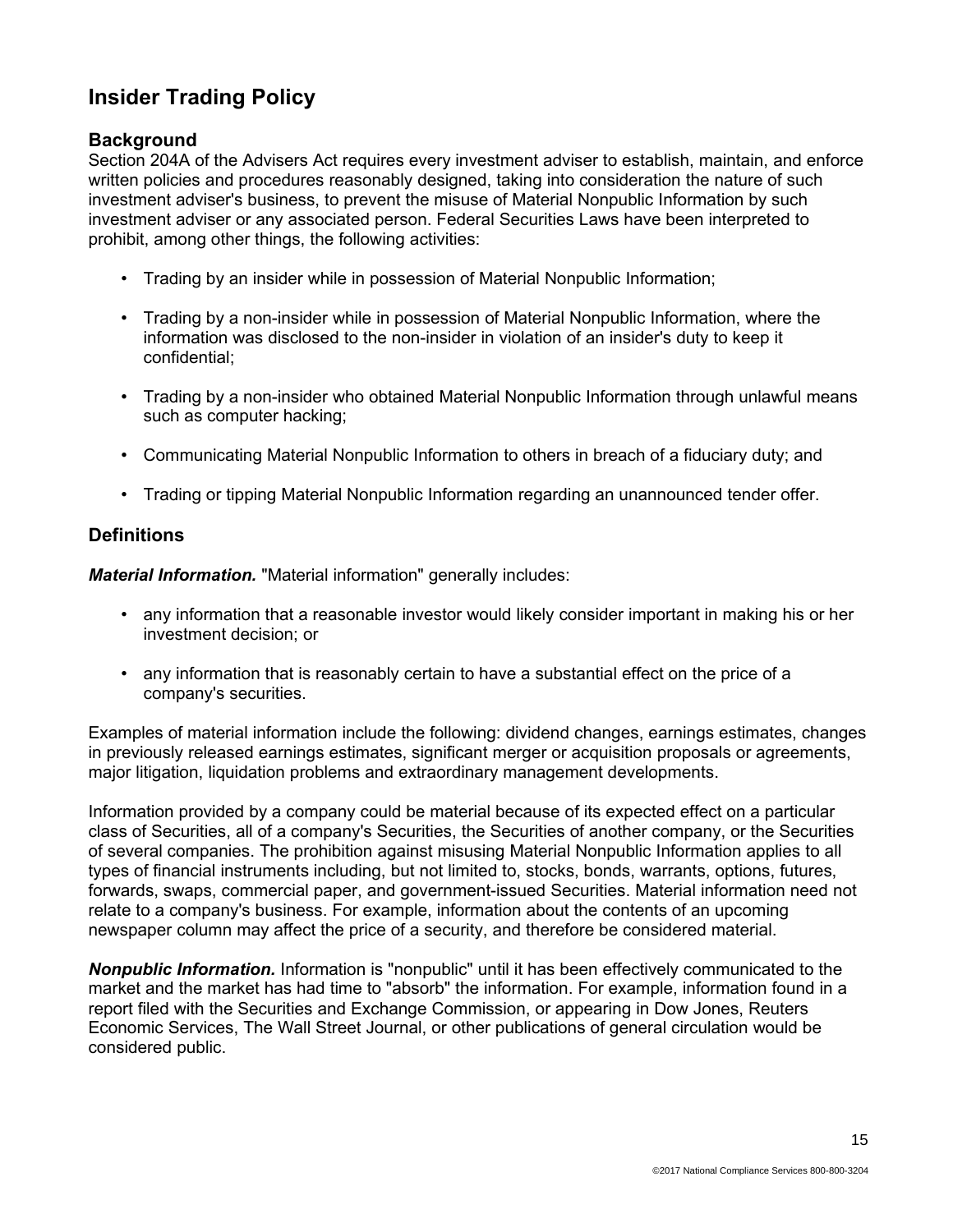Once information has been effectively distributed to the investing public, it is no longer nonpublic. However, the distribution of Material Nonpublic Information must occur through commonly recognized channels for the classification to change. In addition, there must be adequate time for the public to receive and digest the information. Nonpublic information does not change to public information solely by selective dissemination. Examples of the ways in which nonpublic information might be transmitted include, but are not limited to: in person, in writing, by telephone, during a presentation, by email, instant messaging, text message, or through social networking sites.

Associated Persons must be aware that even where there is no expectation of confidentiality, a person may become an insider upon receiving Material Nonpublic Information.

#### **Policies and Procedures**

The purpose of these policies and procedures (the "Insider Trading Policies") is to educate our Associated Persons regarding insider trading, and to detect and prevent insider trading by any person associated with the Company. The term "insider trading" is not defined in the securities laws, but generally, it refers to the use of material, nonpublic information to trade in securities or the communication of material, nonpublic information to others.

#### **Prohibited Use or Disclosure of Material Nonpublic Information**

Associated Persons are strictly forbidden from engaging in Insider Trading, either personally or on behalf of the Company or its Clients.

In certain situations, depending on facts and circumstances, Material Nonpublic Information may also be received subject to a confidentiality agreement. The CCO must approve all written confidentiality agreements relating to the receipt of Material Nonpublic Information. Any disclosure or use of Material Nonpublic Information in violation of such an agreement is prohibited.

Associated Persons may disclose Material Nonpublic Information only to the Company Associated Persons and outside parties who have a valid business reason for receiving the information, and only in accordance with any confidentiality agreement or information barriers that apply.

## **Selective Disclosure**

Nonpublic information about the Company's investment strategies may not be shared with third parties except as is necessary to implement investment decisions and conduct other legitimate business. The dissemination of such information may be a violation of the fiduciary duty that the Company owes to its Clients.

#### **Receipt of Information**

In certain instances, Associated Persons of the Company may receive information that may be deemed to be Material Nonpublic Information. To the extent possible Associated Persons should seek pre-approval from the CCO prior to accessing such information. In all cases, Associated Persons should immediately inform the CCO if they have or believe they have received material nonpublic information.

Certain Associated Persons may have access to Material Nonpublic Information as part of their regular job responsibilities

If Associated Persons have questions as to whether they are in possession of Material Nonpublic Information, they should contact the CCO immediately. The CCO will conduct research to determine if the information is likely to be considered material and whether the information has been publicly disseminated. The CCO may also consult legal counsel.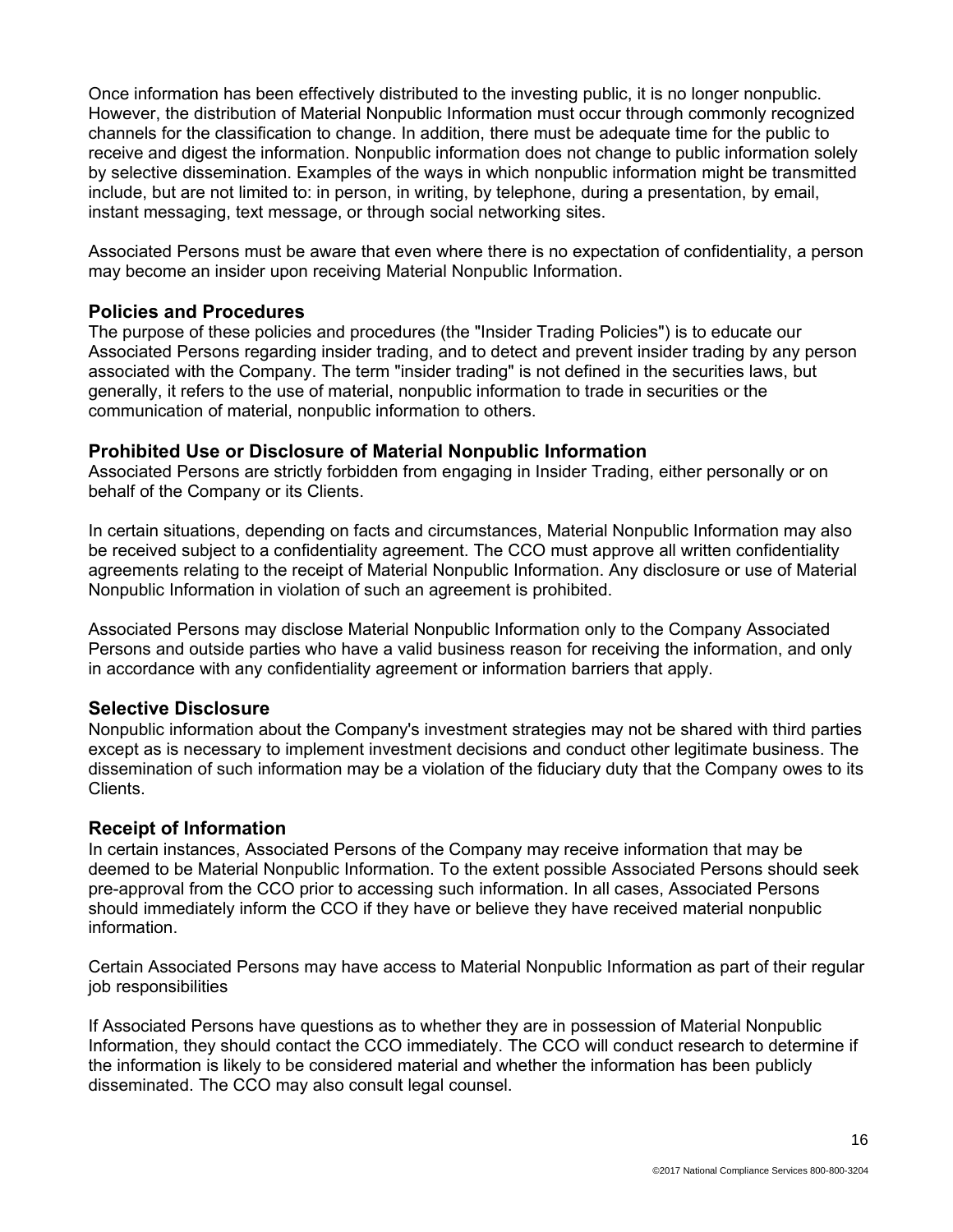Upon knowledge that any persons associated with the Company may have received unauthorized Material Nonpublic Information, the CCO will take immediate action to investigate the matter thoroughly. Where Associated Person may have received Material Nonpublic Information, the CCO will prepare a written memorandum describing the information, its source, and the date that the information was received. The CCO will determine what precautions may be appropriate to protect the improper dissemination or use of the information. The CCO will communicate restriction requirements to all Associated Persons in writing immediately after determining the need for such additional measures.

#### **Relationships with Potential Insiders**

The concept of "insider" is broad and includes all Associated Persons of a company. In addition, any person may be a temporary insider if she/he enters into a special, confidential relationship with a company in the conduct of a company's affairs and, as a result, has access to information solely for the company's purposes. Any person associated with the Adviser may become a temporary insider for a company it advises or for which it performs other services. Temporary insiders may also include the following: a company's attorneys, accountants, consultants, bank lending officers and the Associated Persons of such organizations.

Third parties with whom the Company has a relationship, such as the Company's analyst or researcher, may possess Material Nonpublic Information. Access to such information could come as a result of, among other things:

- Being employed or previously employed by an issuer (or sitting on the issuer's board of directors);
- Working for an investment bank, consulting firm, supplier, or customer of an issuer;
- Sitting on an issuer's creditors committee;
- Personal relationships with connected individuals; and
- A spouse's involvement in any of the preceding activities.

An Associated Person may become a temporary insider for a company he or she advises. Temporary insiders may also include a company's attorneys, accountants, consultants, or bank lending officers.

Individuals associated with a third-party who have access to Material Nonpublic Information may have an incentive to disclose the information to the Company due to the potential for personal gain. Associated Persons should be extremely cautious about investment recommendations, or information about issuers that they receive from third parties. Associated Persons should inquire about the basis for any such recommendations or information and should consult with the CCO if there is any appearance that the recommendations or information are based on Material Nonpublic Information.

#### **Rumors**

Creating or passing rumors with the intent to manipulate securities prices or markets may violate the anti-fraud provisions of Federal Securities Laws. Such conduct is contradictory to the Company's Code of Ethics, as well as the Company's expectations regarding appropriate behavior of its Associated Persons. Associated Persons are prohibited from knowingly circulating rumors or sensational information with the intent to manipulate securities or markets.

This policy is not intended to discourage or prohibit appropriate communications between Associated Persons of the Company and other market participants and trading counterparties.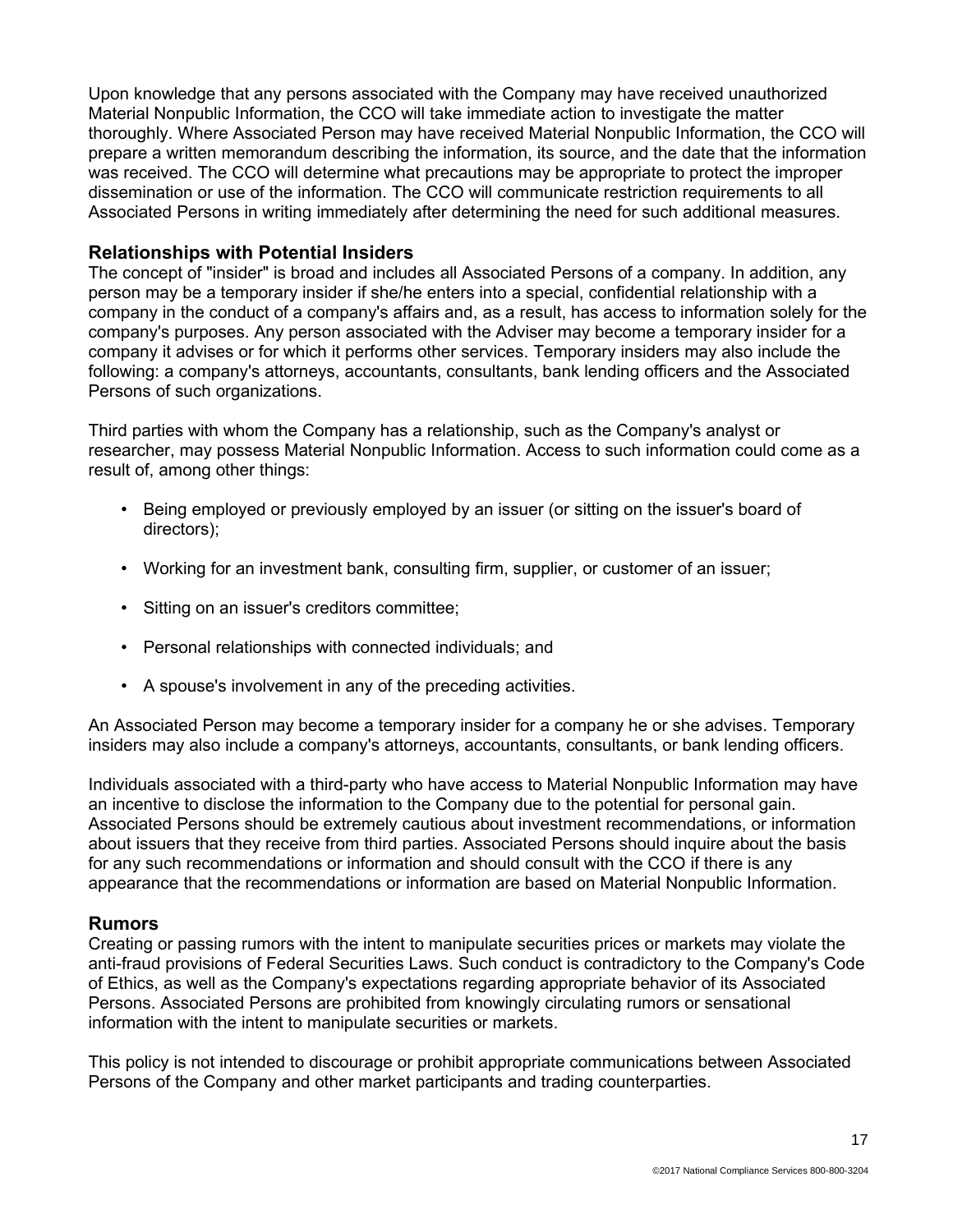Consult with the CCO if you have questions about the appropriateness of any communications.

## **Responsible**

Associated Persons should consult with the CCO if there is any question as to whether nonpublic information is material.

## **Penalties for Insider Trading**

The legal consequences for trading on or communicating material, nonpublic information are severe, both for individuals involved in such unlawful conduct and their employers. A person can be subject to some or all of the penalties below even if he/she does not personally benefit from the violation. Penalties may include:

- civil injunctions;
- jail sentences;
- revocation of applicable securities-related registrations and licenses;
- fines for the person who committed the violation of up to three times the profit gained or loss avoided, whether or not the person actually benefited; and
- fines for the Associated Person or other controlling person of up to the greater of \$1,000,000 or three times the amount of the profit gained or loss avoided.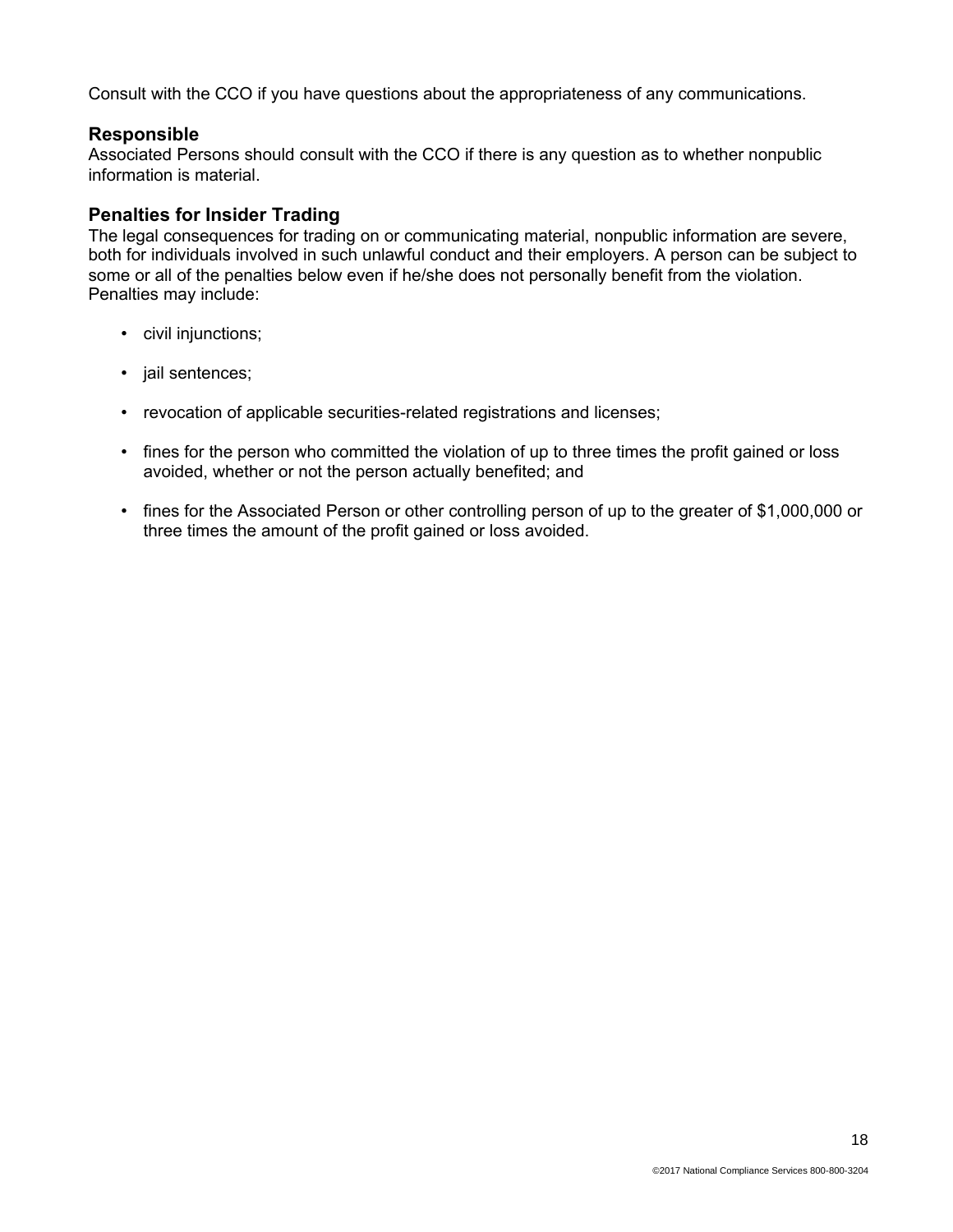## **Gifts and Entertainment**

### **Policies and Procedures**

Associated Persons must consult with the CCO if there is any question as to whether gifts or entertainment need to be pre-cleared and/or reported in connection with this policy.

## **Gift Giving Policy**

The Company's Associated Persons are prohibited from giving gifts that may appear lavish or excessive and must receive written approval from the CCO prior to giving a gift valued in excess of \$250 to any Client, prospect, individual, or entity with whom the Company does, or is seeking to do, business. Associated Persons should use the *Gifts and Entertainment Reporting Form* to meet the requirements of this policy*.* Associated Persons are prohibited from giving a cash payment of any kind or a gift of more than nominal value to a person for soliciting or referring Clients or potential Clients unless specifically permitted under the Company's *Cash Payment for Clients Solicitation Policy*.

## **Entertainment Giving Policy**

The Company's Associated Persons are prohibited from giving entertainment that may appear lavish or excessive and must receive written approval from the CCO prior to giving entertainment valued in excess of \$250 to any Client, prospect, individual, or entity with whom the Company does, or is seeking to do, business. Associated Persons should use the *Gifts and Entertainment Reporting Form*  to meet the requirements of this policy.

*These policies are not intended to prohibit normal business entertainment.*

### **Associated Persons' Receipt of Gifts**

On occasion, Associated Persons may be offered, or may receive without notice, gifts from Clients, brokers, vendors, or other persons. Associated Persons are prohibited from accepting gifts that may appear lavish or excessive, and must promptly report the receipt of gifts valued in excess of \$250 to the CCO.

Use the *Gifts and Entertainment Reporting Form* to meet the requirements of this policy. Gifts such as gift baskets or lunches delivered to the Company's offices, which are received on behalf of the Company, do not require reporting.

#### **Associated Persons' Receipt of Entertainment**

Associated Persons are prohibited from accepting entertainment that may appear lavish or excessive, and must promptly report the receipt of entertainment valued in excess of \$250 to the CCO. Use the *Gifts and Entertainment Reporting Form* to meet the requirements of this policy.

## **Gifts and Entertainment Given to Union Officials**

Any gift or entertainment provided by the Company to a labor union or a union official in excess of \$250 per fiscal year must be reported on Department Labor Form LM-10 within 90 days following the end of the Company's fiscal year. Consequently, all gifts and entertainment provided to labor unions or union officials must be reported to the CCO on the *Gifts and Entertainment Reporting Form*.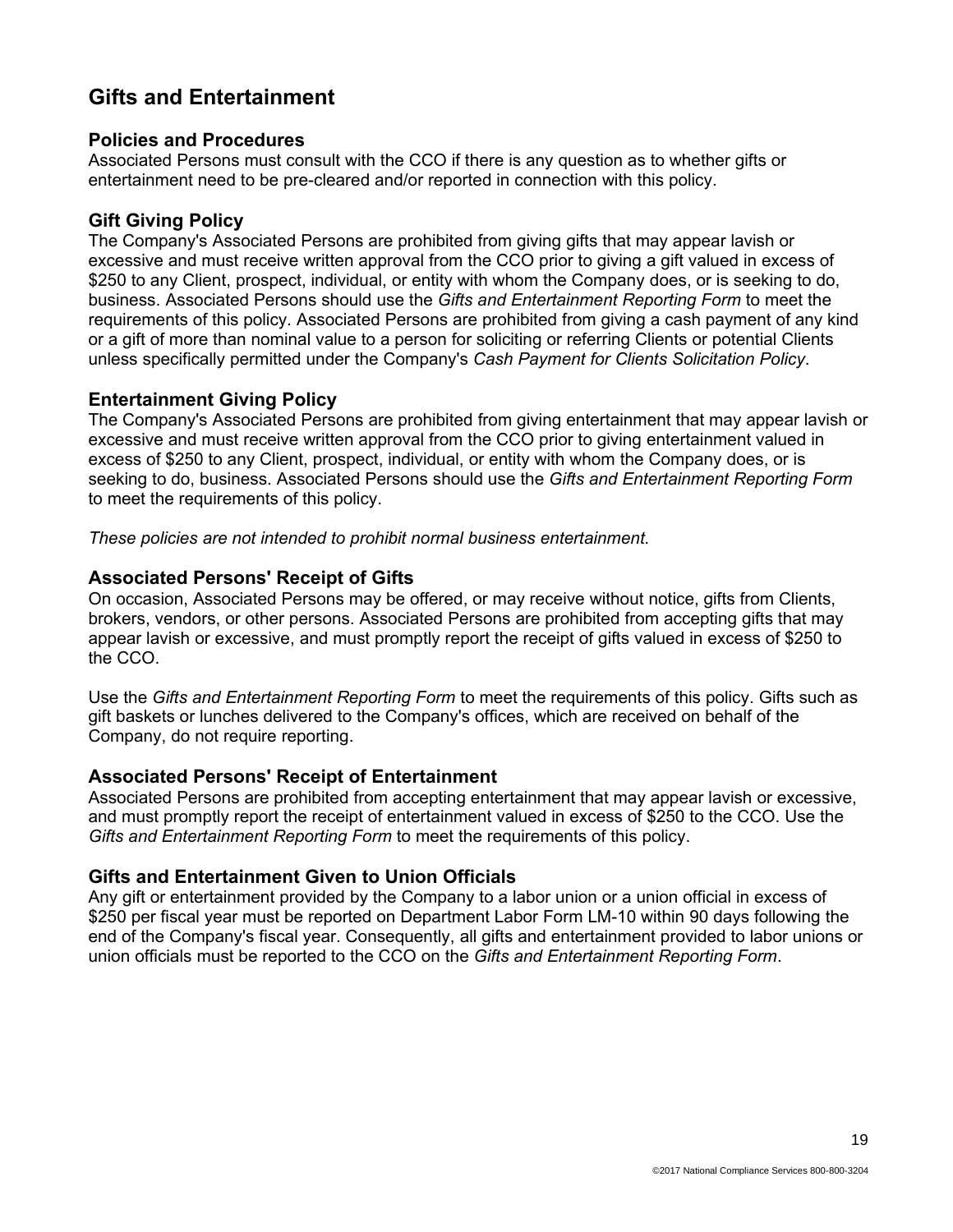## **Gifts and Entertainment Given to Foreign Governments and "Government Instrumentalities"**

The Foreign Corrupt Practices Act ("FCPA") prohibits the direct or indirect giving of, or a promise to give, "things of value" in order to corruptly obtain a business benefit from an officer, Employee, or other "instrumentality" of a foreign government. Companies that are owned, even partly, by a foreign government may be considered an "instrumentality" of that government. In particular, government investments in foreign financial institutions may make the FCPA applicable to those institutions. Individuals acting in an official capacity on behalf of a foreign government or a foreign political party may also be "instrumentalities" of a foreign government.

Associated Persons must use the *Gifts and Entertainment Reporting Form* to disclose all gifts and entertainment that may be subject to the FCPA, irrespective of value and including food and beverages provided during a legitimate business meeting. The *Gifts and Entertainment Reporting Form* may be found on the compliance website. If you cannot log into the website, then contact the CCO.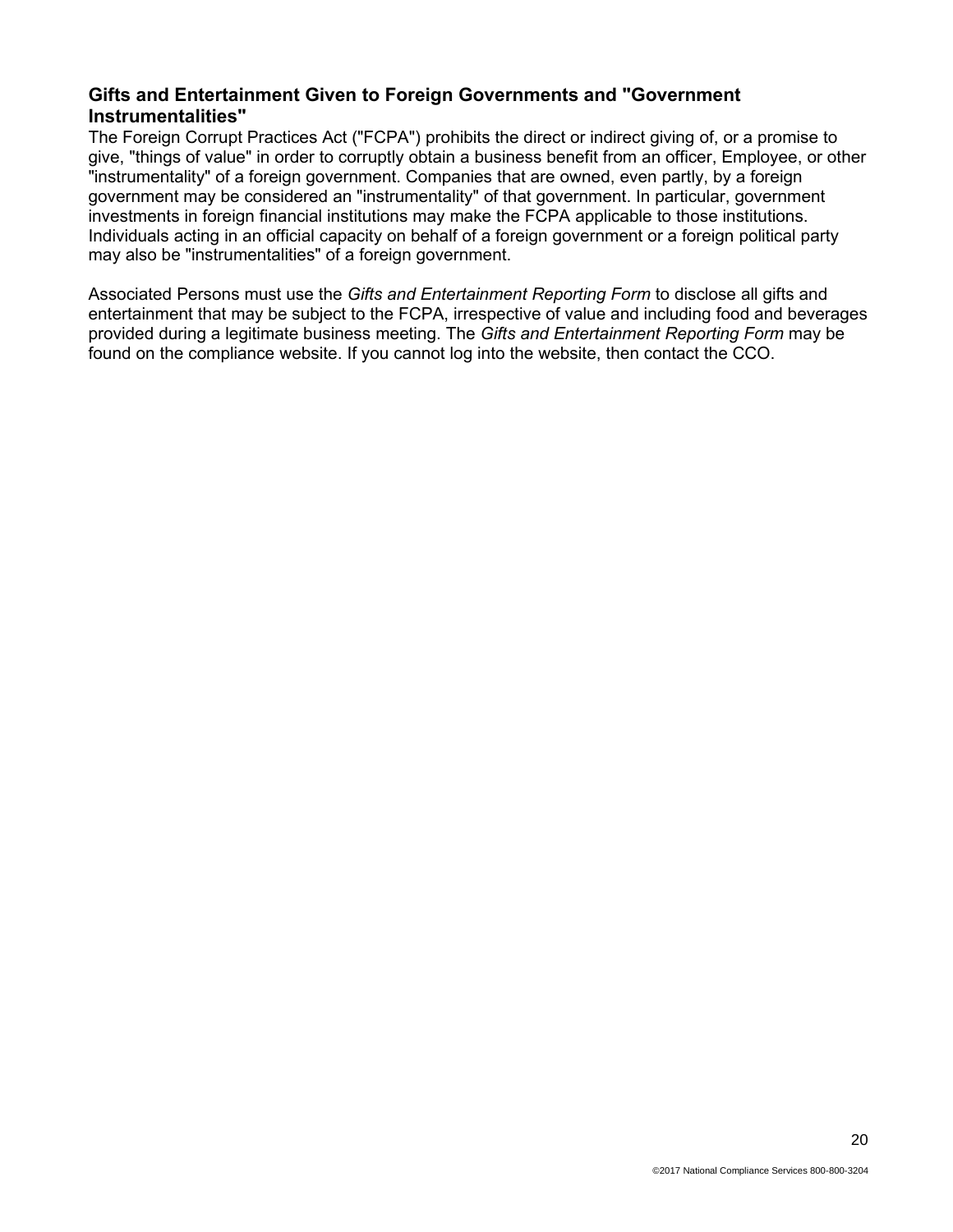## **Agreement to Abide by Code of Ethics**

This agreement is entered into by and between Access Financial Resources, Inc. (the "Company") and the Associated Person whose name and signature is represented below.

By signing this agreement,  $I_1$  , acknowledge that:

I have received a copy of the Company's Code of Ethics;

I have read and understand the information contained in the Code of Ethics; and,

I will abide by the Code of Ethics and any subsequent amendments thereto.

To comply with the personal securities transactions reporting policy and the Company's Code of Ethics, I further certify that I have directed each broker with whom I have a Covered Account containing Reportable Securities and to send to the Company's designated Chief Compliance Officer duplicate copies of all periodic statements relating to my accounts or have otherwise complied with the reporting requirements of the policy and the Company's Code of Ethics.

To meet the disclosure requirements of pertinent securities laws, rules and regulations, I further certify that I will disclose all legal and disciplinary events for which I am, or have been personally involved, including information regarding any actions or fines by any Self-Regulatory Organization.

Signature:

Date: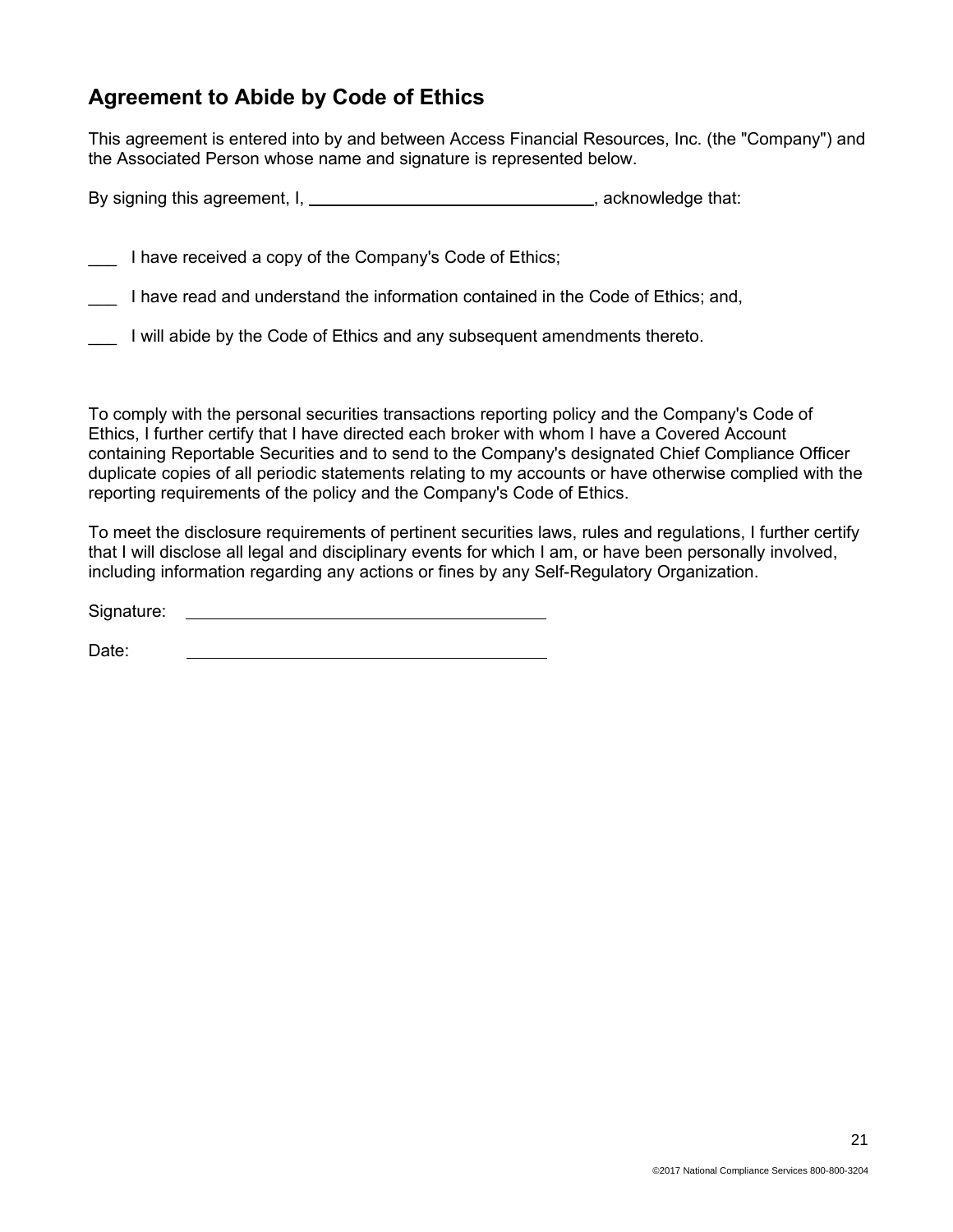# **Associated Persons Report**

## **Access Financial Resources, Inc.**

As of \_\_\_\_\_\_\_\_\_\_\_, 20\_\_\_\_\_\_\_

| <b>NAME</b> | <b>TITLE</b>                                          | <b>ACKNOWLEDGEMENT OF RECEIPT</b><br>OF.<br><b>CODE OF ETHICS</b> | <b>ACCESS PERSON?</b> |
|-------------|-------------------------------------------------------|-------------------------------------------------------------------|-----------------------|
|             | <b>President/Investment Adviser</b><br>Representative |                                                                   | Yes                   |
|             | <b>Investment Adviser Representative</b>              |                                                                   | Yes                   |
|             |                                                       |                                                                   | Yes                   |
|             |                                                       |                                                                   | Yes                   |
|             |                                                       |                                                                   | Yes                   |
|             |                                                       |                                                                   | Yes                   |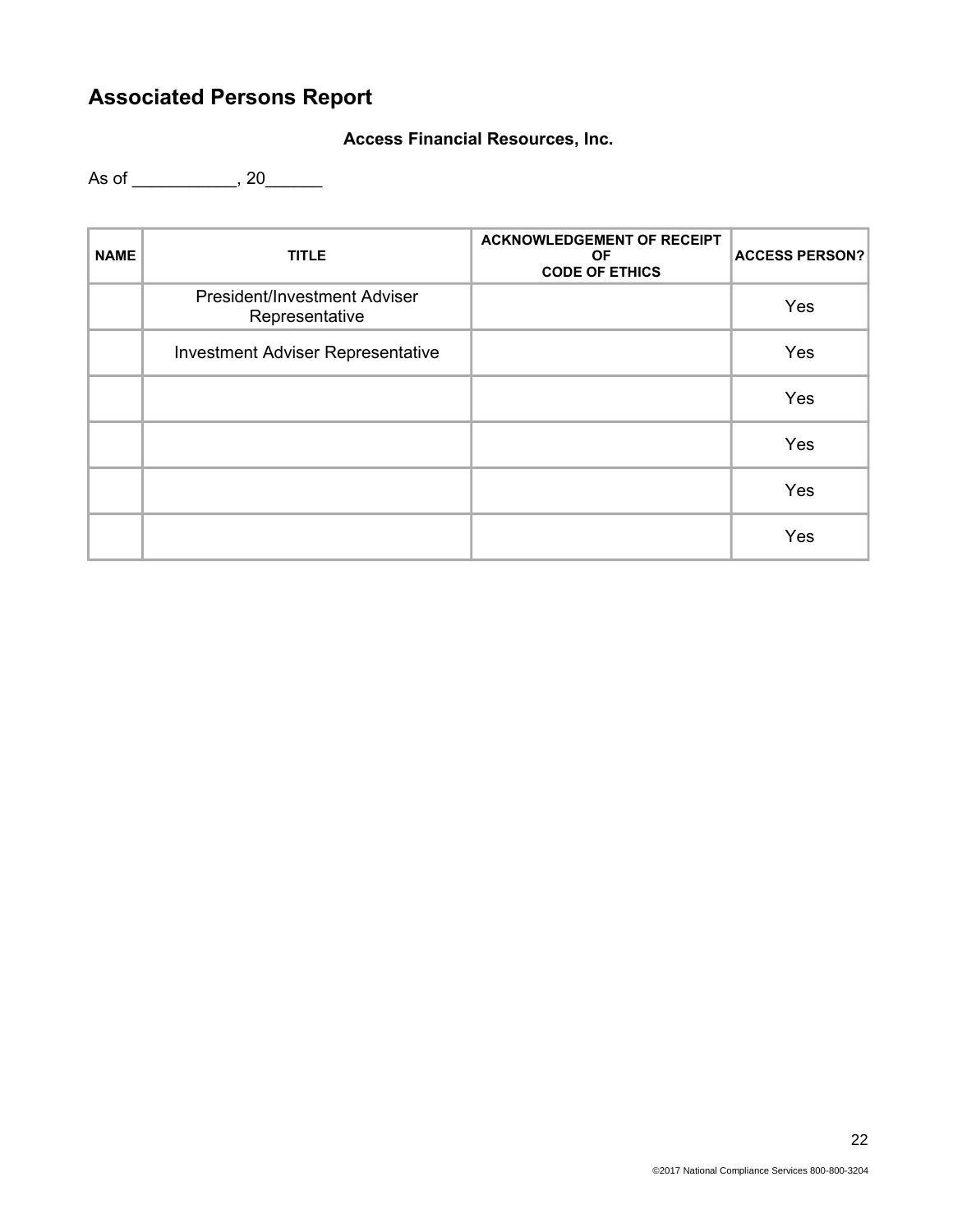## **Personal Securities Trading Request Form**

**Access Financial Resources, Inc.**

Name: \_\_\_\_\_\_\_\_\_\_\_\_\_\_\_\_\_\_\_\_\_\_\_\_\_\_\_\_\_\_\_\_\_

Details of Proposed Transaction:

| lCircle One                                                  | Purchase/Sale |
|--------------------------------------------------------------|---------------|
| Date of Transaction                                          |               |
| Indicate Name of Issuer and Symbol                           |               |
| Type of Security (e.g., Note, Common Stock, Preferred Stock) |               |
| Quantity of Shares or Units                                  |               |
| <b>Price Per Share/Unit</b>                                  |               |
| Approximate Dollar Amount                                    |               |
| Account for Which Transaction will be Made                   |               |
| <b>Name of Broker</b>                                        |               |

Date of Request \_\_\_\_\_\_\_\_\_\_\_\_\_\_\_\_\_\_\_\_\_\_\_\_\_\_\_\_\_\_\_\_\_

You \_\_\_\_ *may / \_\_\_\_ may not* execute the proposed transaction described above.

Authorized Signature: \_\_\_\_\_\_\_\_\_\_\_\_\_\_\_\_\_\_\_\_\_\_\_\_\_\_\_\_\_\_\_\_\_

Date of Response: \_\_\_\_\_\_\_\_\_\_\_\_\_\_\_\_\_\_\_\_\_\_\_\_\_\_\_\_\_\_\_\_\_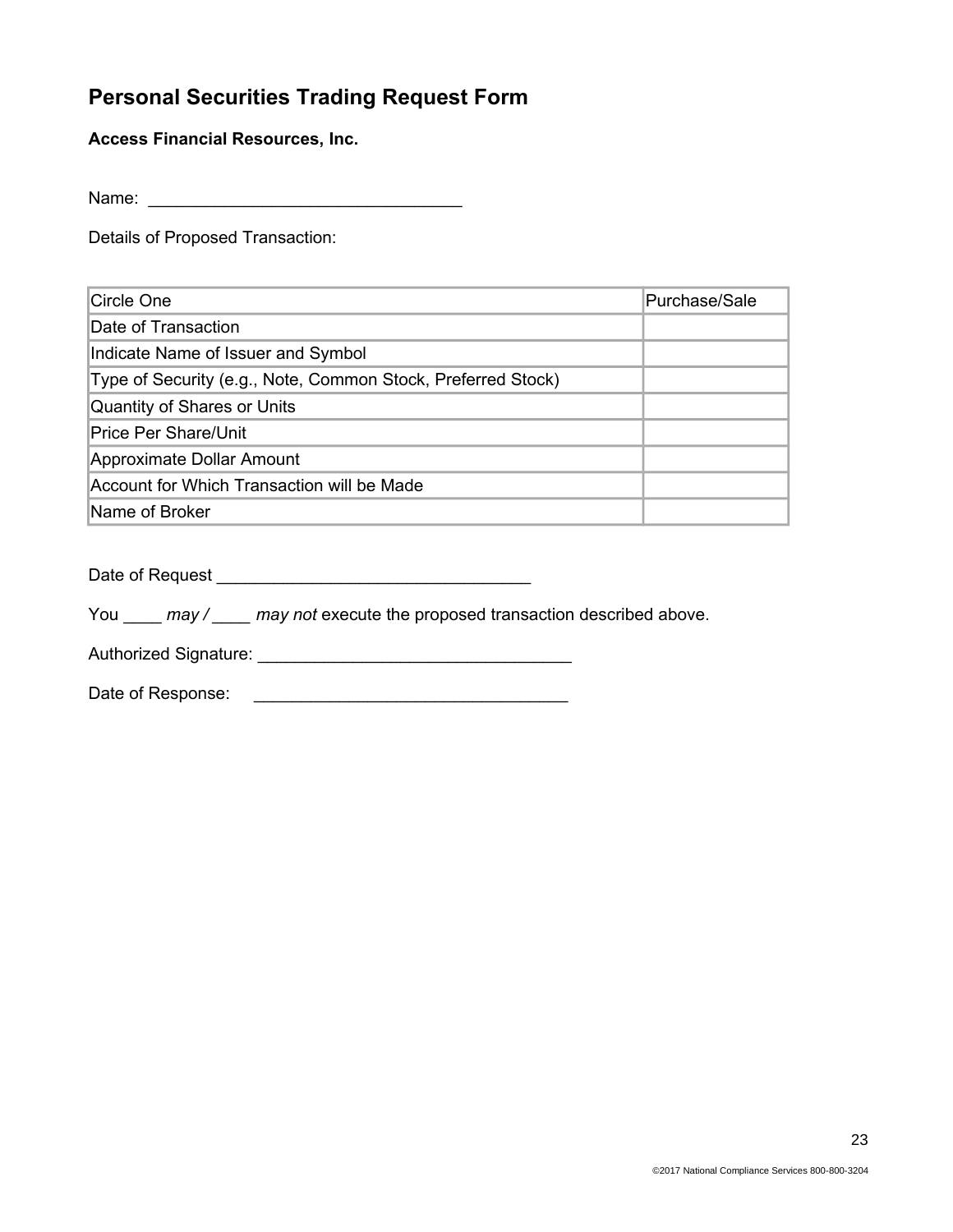## **Initial Personal Securities Holdings Report**

**(page 1 of 2)**

To: Chief Compliance Officer, Access Financial Resources, Inc.

From: \_\_\_\_\_\_\_\_\_\_\_\_\_\_\_\_\_\_\_\_\_\_\_\_\_\_\_\_\_\_\_\_\_

(Access Person - Please Print)

#### **NOTE: IN LIEU OF THE REPORTING FORM, DUPLICATE COPIES OF BROKERAGE STATEMENTS MAY BE SUBMITTED PROVIDED THE STATEMENTS INCLUDE THE INFORMATION REQUIRED BELOW.**

Re: Initial Personal Securities Holdings Report:

As of \_\_\_\_\_\_\_\_\_\_, 20\_\_\_, I hold the following Reportable Securities:

| Date of<br>Transaction | <b>Security</b><br>Title* | Type of<br>Transaction<br>(Purchase/Sale Security<br>/Other) | Type of | Ticker/C $\#$ of<br><b>USIP</b> | <b>Shares</b> | Principal<br>Amount | <b>Price</b> | Name of Broker-<br>Dealer |
|------------------------|---------------------------|--------------------------------------------------------------|---------|---------------------------------|---------------|---------------------|--------------|---------------------------|
|                        |                           |                                                              |         |                                 |               |                     |              |                           |
|                        |                           |                                                              |         |                                 |               |                     |              |                           |
|                        |                           |                                                              |         |                                 |               |                     |              |                           |
|                        |                           |                                                              |         |                                 |               |                     |              |                           |
|                        |                           |                                                              |         |                                 |               |                     |              |                           |
|                        |                           |                                                              |         |                                 |               |                     |              |                           |
|                        |                           |                                                              |         |                                 |               |                     |              |                           |
|                        |                           |                                                              |         |                                 |               |                     |              |                           |

\*Include interest rate and maturity date, if applicable. Use additional sheet(s), if necessary.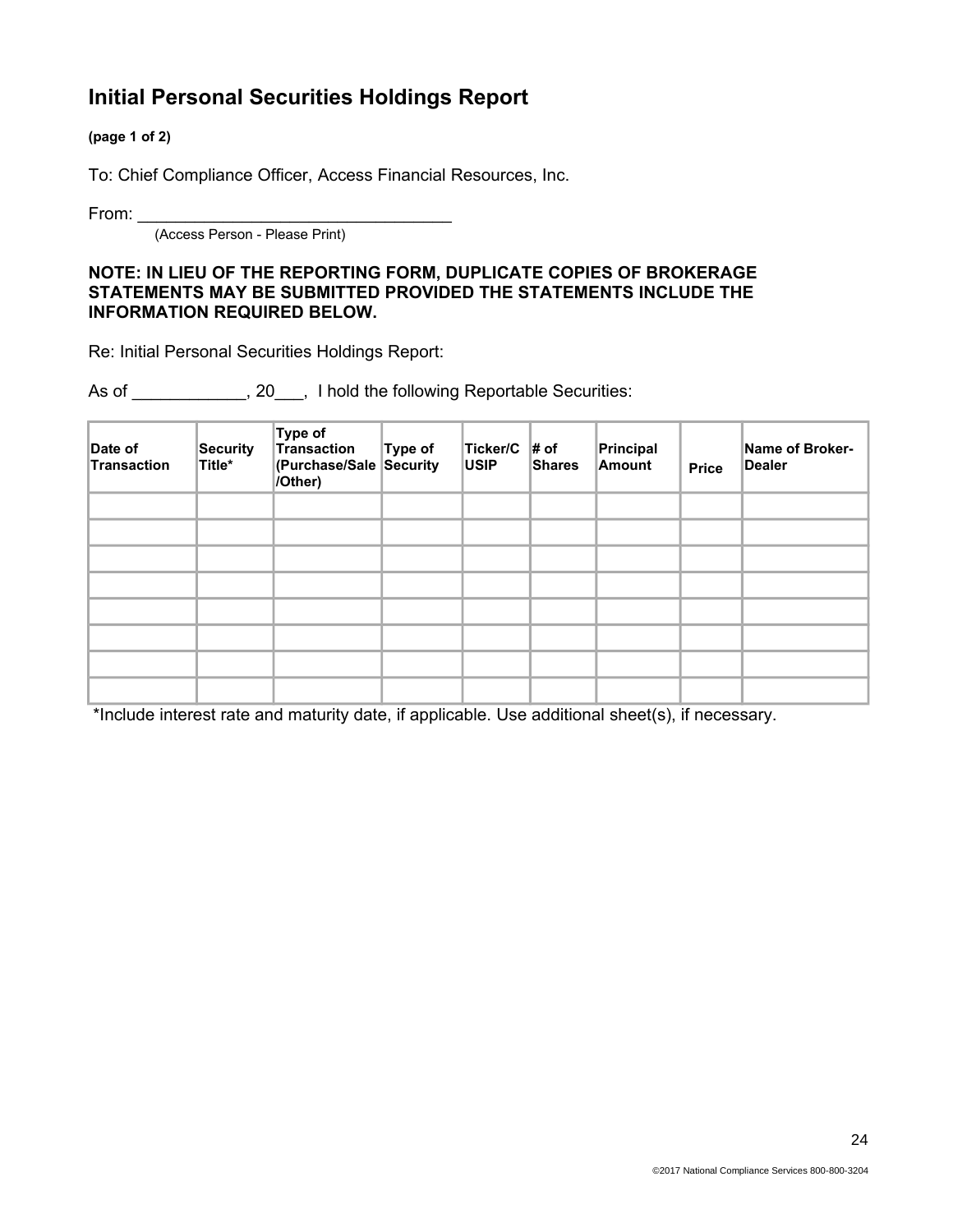#### **(page 2 of 2)**

The following broker-dealer, bank, or other custodian holds accounts invested in Non-Reportable Securities in which I have Beneficial Ownership.

| Name of Broker, Dealer, or Bank | <b>Account Title</b> | <b>Account Number</b> |
|---------------------------------|----------------------|-----------------------|
|                                 |                      |                       |
|                                 |                      |                       |
|                                 |                      |                       |
|                                 |                      |                       |
|                                 |                      |                       |

Use additional sheet(s), if necessary.

As of \_\_\_\_\_\_\_\_\_\_, 20\_\_\_\_\_, I do not have any direct or indirect Beneficial Ownership in any account containing any securities. However, I agree to promptly notify the designated Chief Compliance Officer, if any such account is opened, so long as I am an Access Person with Access Financial Resources, Inc.

| Signed: | ר ∩ate: |
|---------|---------|
|         |         |

Report reviewed by:\_\_\_\_\_\_\_\_\_\_\_\_\_\_\_\_\_\_\_\_\_\_\_\_ Date:\_\_\_\_\_\_\_\_\_\_\_\_\_\_\_\_\_\_\_\_\_\_\_\_\_\_\_\_\_\_\_\_\_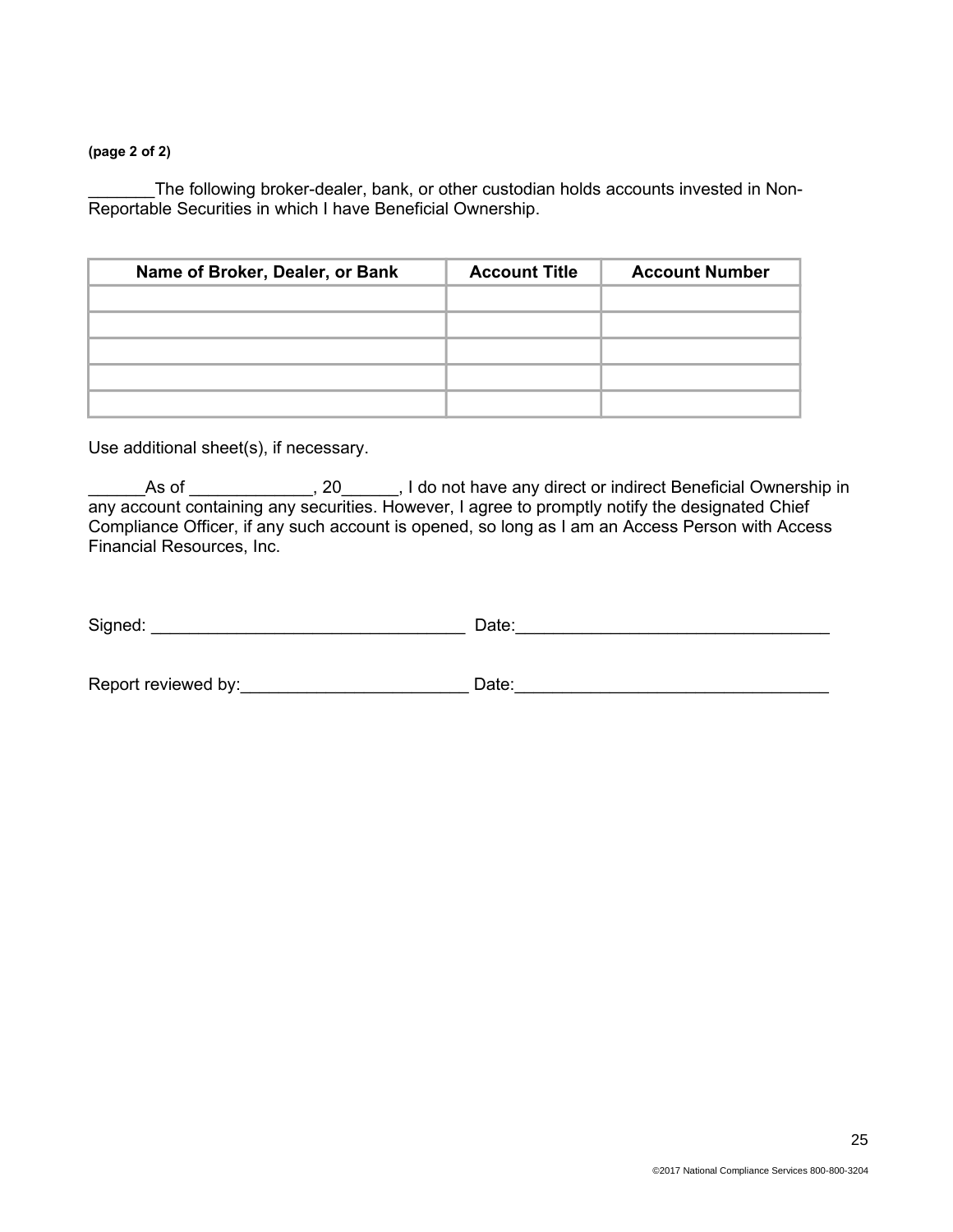## **Quarterly Report of Personal Securities Transactions Report**

**(page 1 of 2)**

To: Chief Compliance Officer, Access Financial Resources, Inc.

From:  $\_$ 

(Access Person - Please Print)

#### **NOTE: IN LIEU OF THE REPORTING FORM, DUPLICATE COPIES OF BROKERAGE STATEMENTS MAY BE SUBMITTED PROVIDED THE STATEMENTS INCLUDE THE INFORMATION REQUIRED BELOW.**

Re: Quarterly Report of Personal Securities Transactions Report, as amended:

During the quarter ending entirely noticely purchased, sold, or have otherwise obtained Beneficial Ownership in the following securities:

| Date of<br>Transaction | <b>Security</b><br>Title* | Type of<br>Transaction<br><b>(Purchase/Sale Security</b><br>/Other) | Type of | Ticker/C $\#$ of<br><b>USIP</b> | Shares | Principal<br>Amount | <b>Price</b> | Name of Broker-<br>Dealer |
|------------------------|---------------------------|---------------------------------------------------------------------|---------|---------------------------------|--------|---------------------|--------------|---------------------------|
|                        |                           |                                                                     |         |                                 |        |                     |              |                           |
|                        |                           |                                                                     |         |                                 |        |                     |              |                           |
|                        |                           |                                                                     |         |                                 |        |                     |              |                           |
|                        |                           |                                                                     |         |                                 |        |                     |              |                           |
|                        |                           |                                                                     |         |                                 |        |                     |              |                           |
|                        |                           |                                                                     |         |                                 |        |                     |              |                           |
|                        |                           |                                                                     |         |                                 |        |                     |              |                           |
|                        |                           |                                                                     |         |                                 |        |                     |              |                           |

\*Include interest rate and maturity date, if applicable. Use additional sheet(s), if necessary.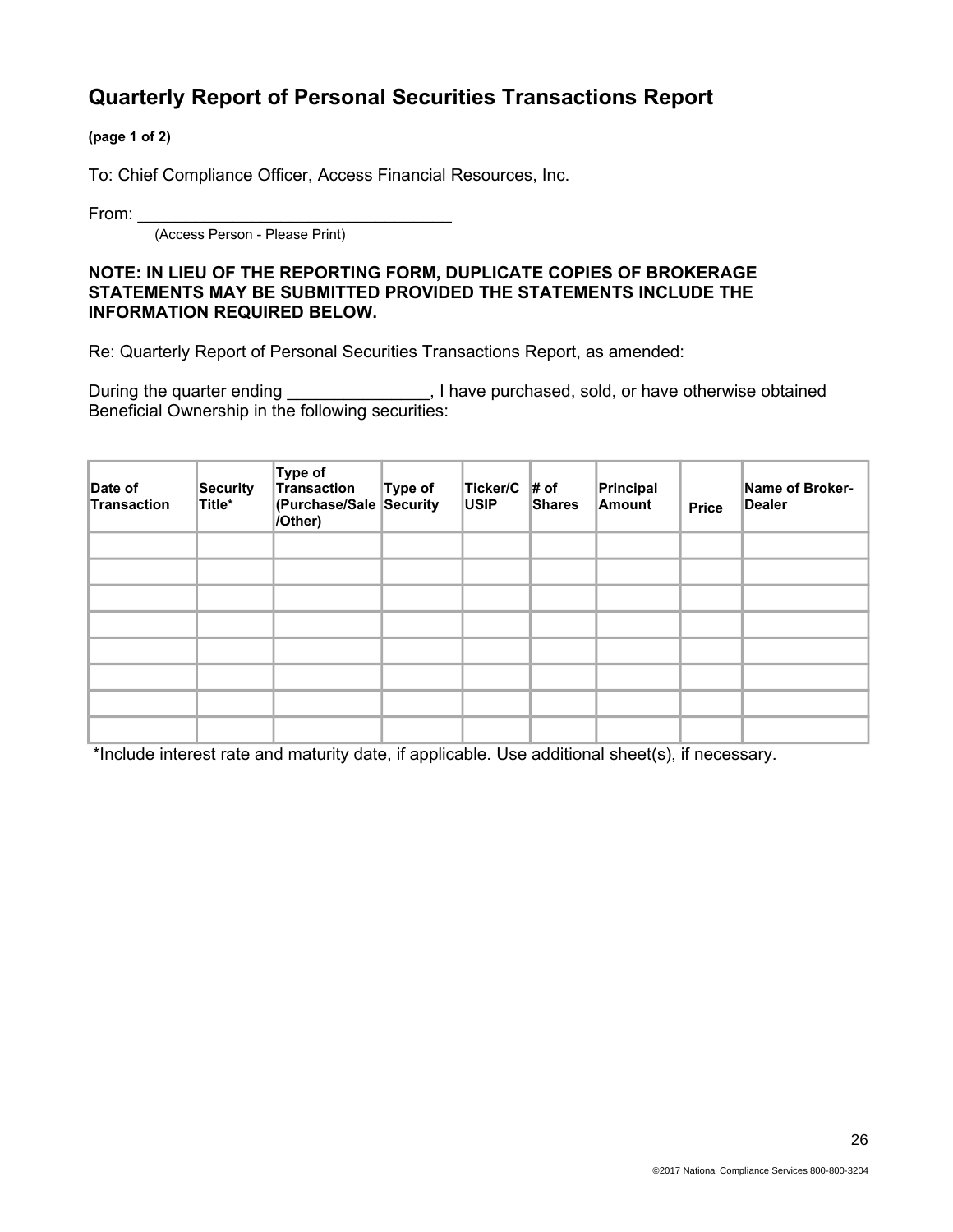**(page 2 of 2)**

During the above period, I have not purchased or sold any Reportable Securities in which I have direct or indirect Beneficial Ownership.

During the above period, I have disclosed to the Company all new accounts in which I have direct or indirect Beneficial Ownership.

I do not currently have any Beneficial Ownership in any Covered Accounts. However, I agree to promptly notify Access Financial Resources, Inc, if I obtain Beneficial Ownership in any account, so long as I am an Access Person of Access Financial Resources, Inc.

| Signed:             | Date: |
|---------------------|-------|
|                     |       |
| Report reviewed by: | Date: |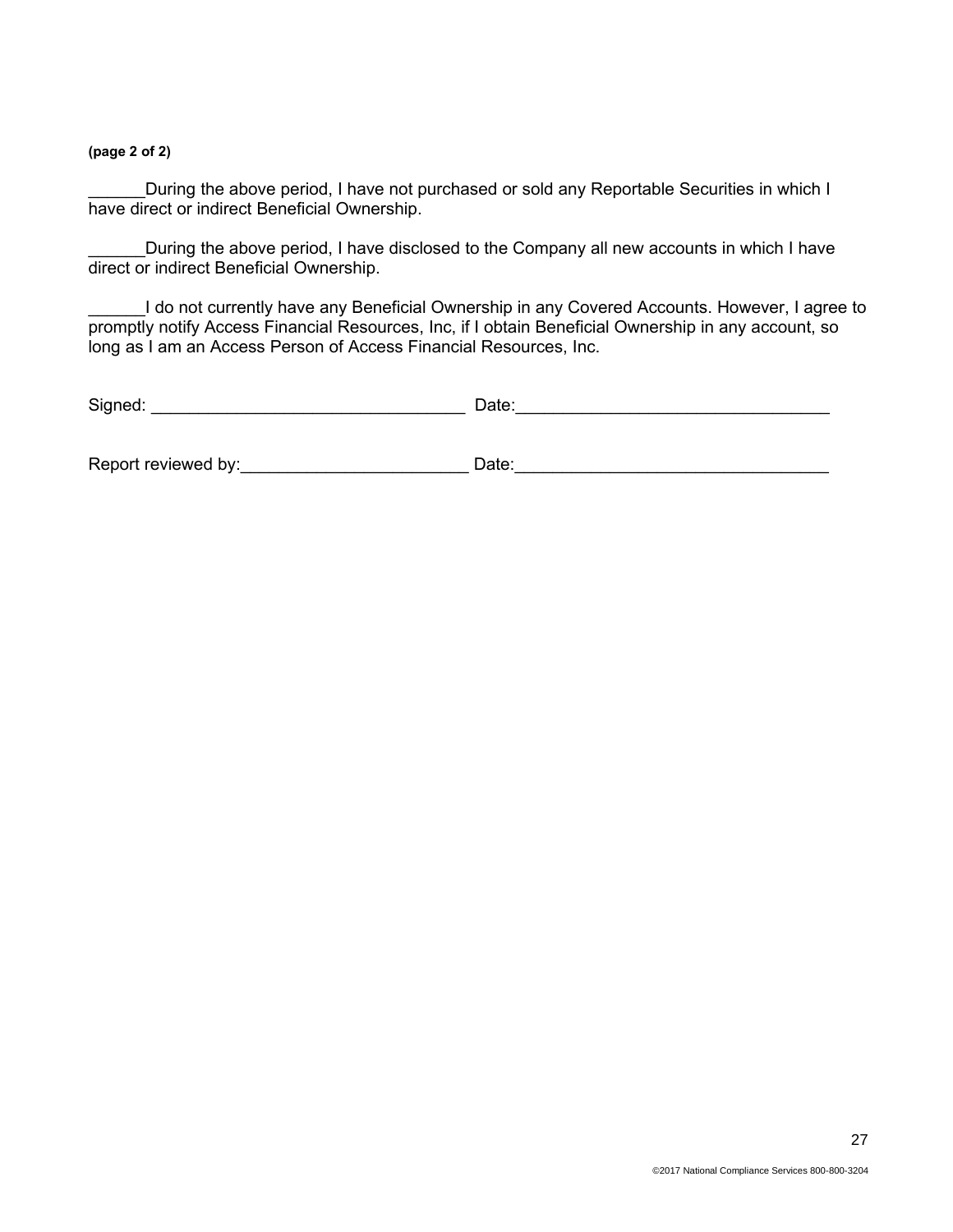## **Annual Certification of Compliance**

#### **With The Personal Securities Transactions Disclosure Requirements And Code Of Ethics For Access Financial Resources, Inc.**

In accordance with the policies and procedures regarding Personal Securities Transactions and the Code of Ethics for Access Financial Resources, Inc, I certify that during the year ending December 31,  $\frac{1}{2}$  ,  $\frac{1}{2}$  ,  $\frac{1}{2}$  ,  $\frac{1}{2}$ 

\_\_\_\_\_\_I have reported all Reportable Securities holdings in which I have Beneficial Ownership.

\_\_\_\_\_\_I have obtained pre-clearance for all Covered Securities transactions in which I have Beneficial Ownership, except for transactions that are exempt from pre-clearance or those for which I have received a written exception from the Chief Compliance Officer.

\_\_\_\_\_\_I have reported all Reportable Securities transactions in which I have Beneficial Ownership, except for transactions, which are exempt from reporting, or for which I have received a written exception from the Chief Compliance Officer.

I have complied with the Code of Ethics in all other respects.

Print Name: \_\_\_\_\_\_\_\_\_\_\_\_\_\_\_\_\_\_\_\_\_\_\_\_\_\_\_\_\_\_\_\_\_

Signature:

Dated: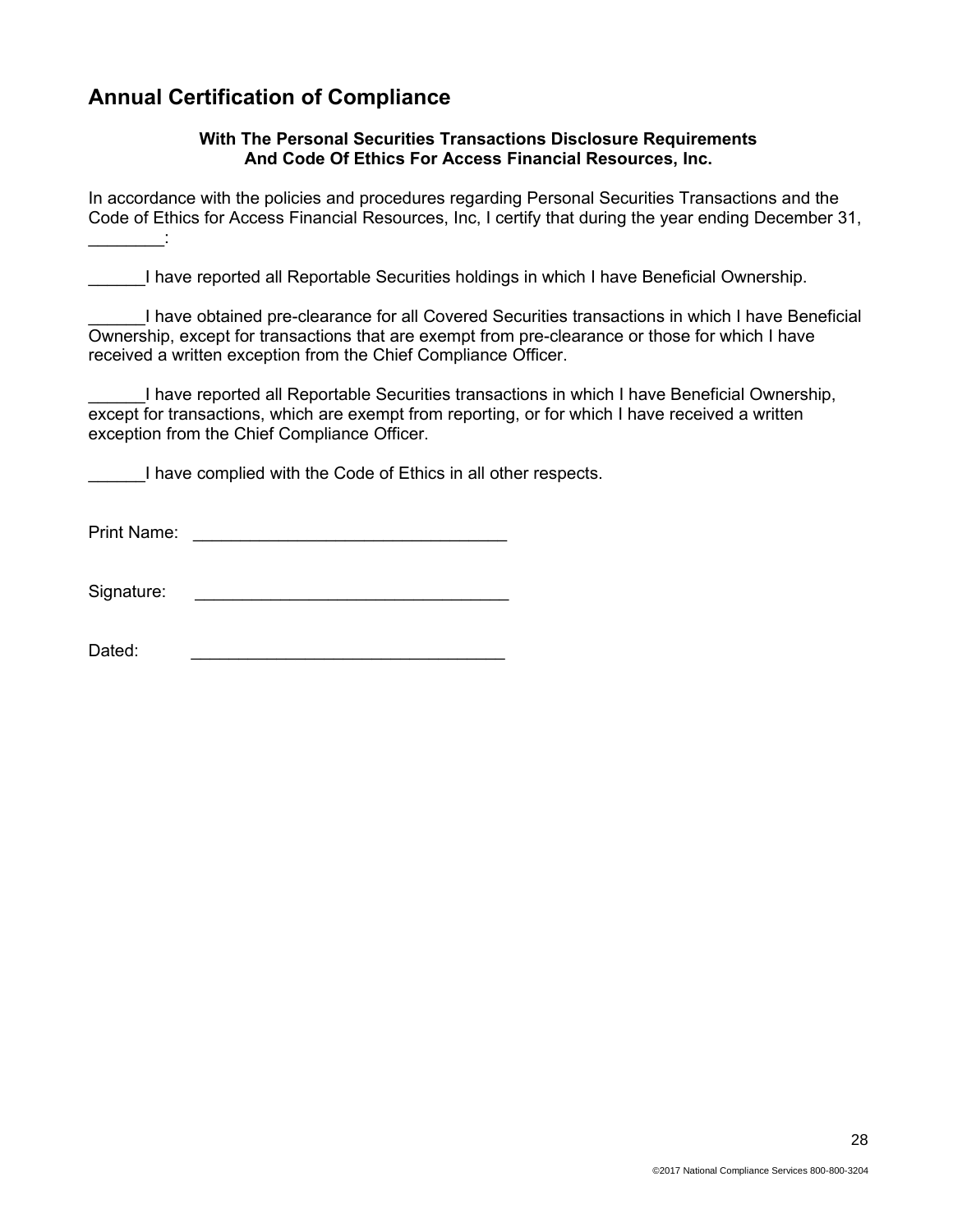## **Annual Personal Securities Holdings Report**

**(page 1 of 2)**

To: Chief Compliance Officer, Access Financial Resources, Inc.

From:  $\_$ 

(Access Person - Please Print)

#### **NOTE: IN LIEU OF THE REPORTING FORM, DUPLICATE COPIES OF BROKERAGE STATEMENTS MAY BE SUBMITTED PROVIDED THE STATEMENTS INCLUDE THE INFORMATION REQUIRED BELOW.**

Re: Annual Personal Securities Holdings Report:

|  | As of, ____________, 20_____, I hold the following Reportable Securities: |  |  |                                                                                                  |
|--|---------------------------------------------------------------------------|--|--|--------------------------------------------------------------------------------------------------|
|  |                                                                           |  |  | Security Title* Type of Security Ticker/CUSIP # of Shares Principal Amount Name of Broker-Dealer |
|  |                                                                           |  |  |                                                                                                  |
|  |                                                                           |  |  |                                                                                                  |
|  |                                                                           |  |  |                                                                                                  |
|  |                                                                           |  |  |                                                                                                  |
|  |                                                                           |  |  |                                                                                                  |
|  |                                                                           |  |  |                                                                                                  |
|  |                                                                           |  |  |                                                                                                  |
|  |                                                                           |  |  |                                                                                                  |

\*Include interest rate and maturity date, if applicable. Use additional sheet(s), if necessary.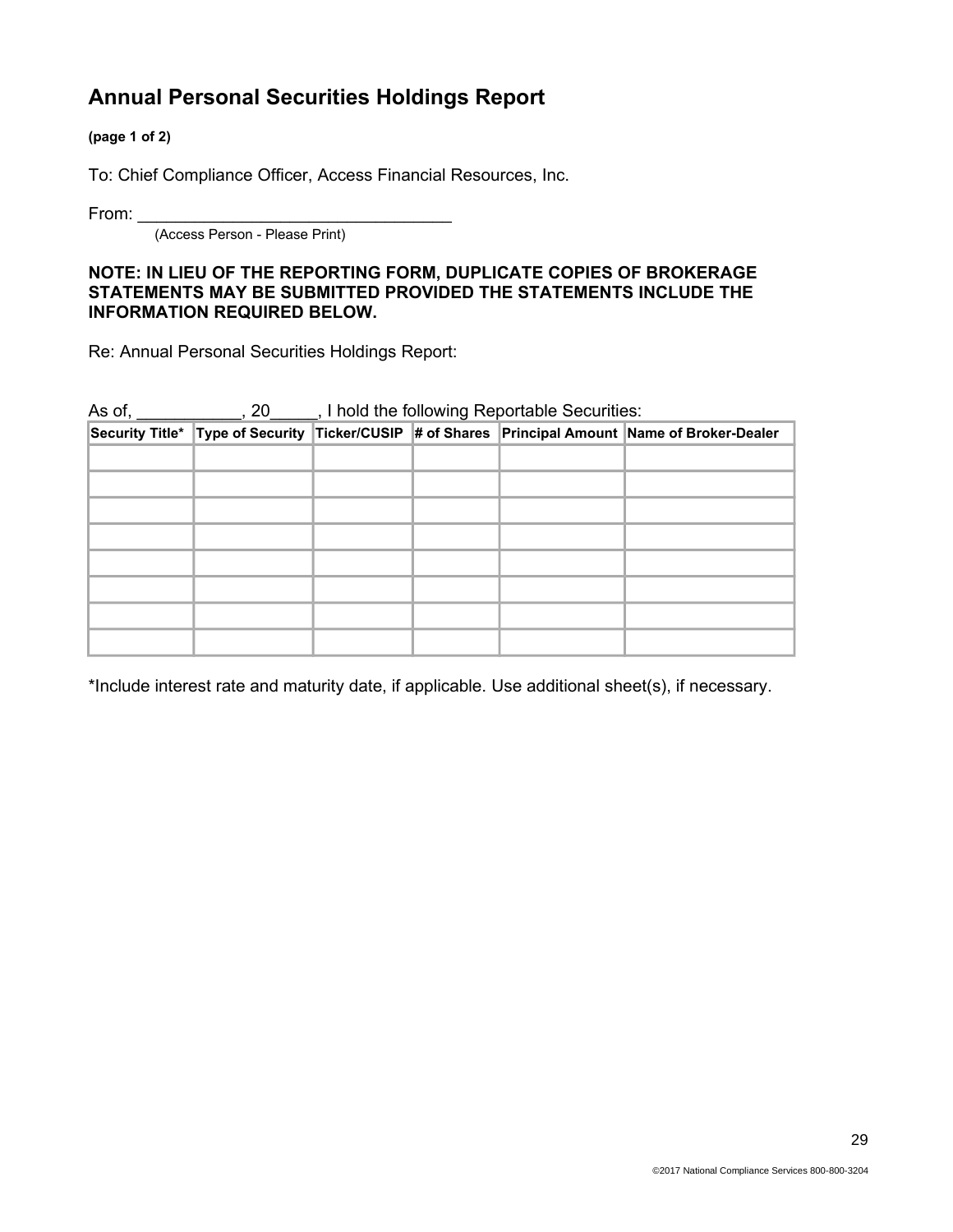#### **(page 2 of 2)**

\_\_\_\_\_The following broker-dealer, bank, or other custodian holds accounts invested in Non-Reportable Securities in which I have Beneficial Ownership.

| Name of Broker, Dealer, or Bank | <b>Account Title</b> | <b>Account Number</b> |
|---------------------------------|----------------------|-----------------------|
|                                 |                      |                       |
|                                 |                      |                       |
|                                 |                      |                       |
|                                 |                      |                       |
|                                 |                      |                       |

Use additional sheet(s), if necessary

As of \_\_\_\_\_\_\_, 20\_\_\_\_, I do not have any direct or indirect Beneficial Ownership in any account containing any securities. However, I agree to promptly notify the designated Chief Compliance Officer, if any such account is opened, so long as I am an Associated Person with Access Financial Resources, Inc.

| Signed: | )ate: |  |
|---------|-------|--|
|         |       |  |

| Report reviewed by: | ⊃ate: |
|---------------------|-------|
|---------------------|-------|